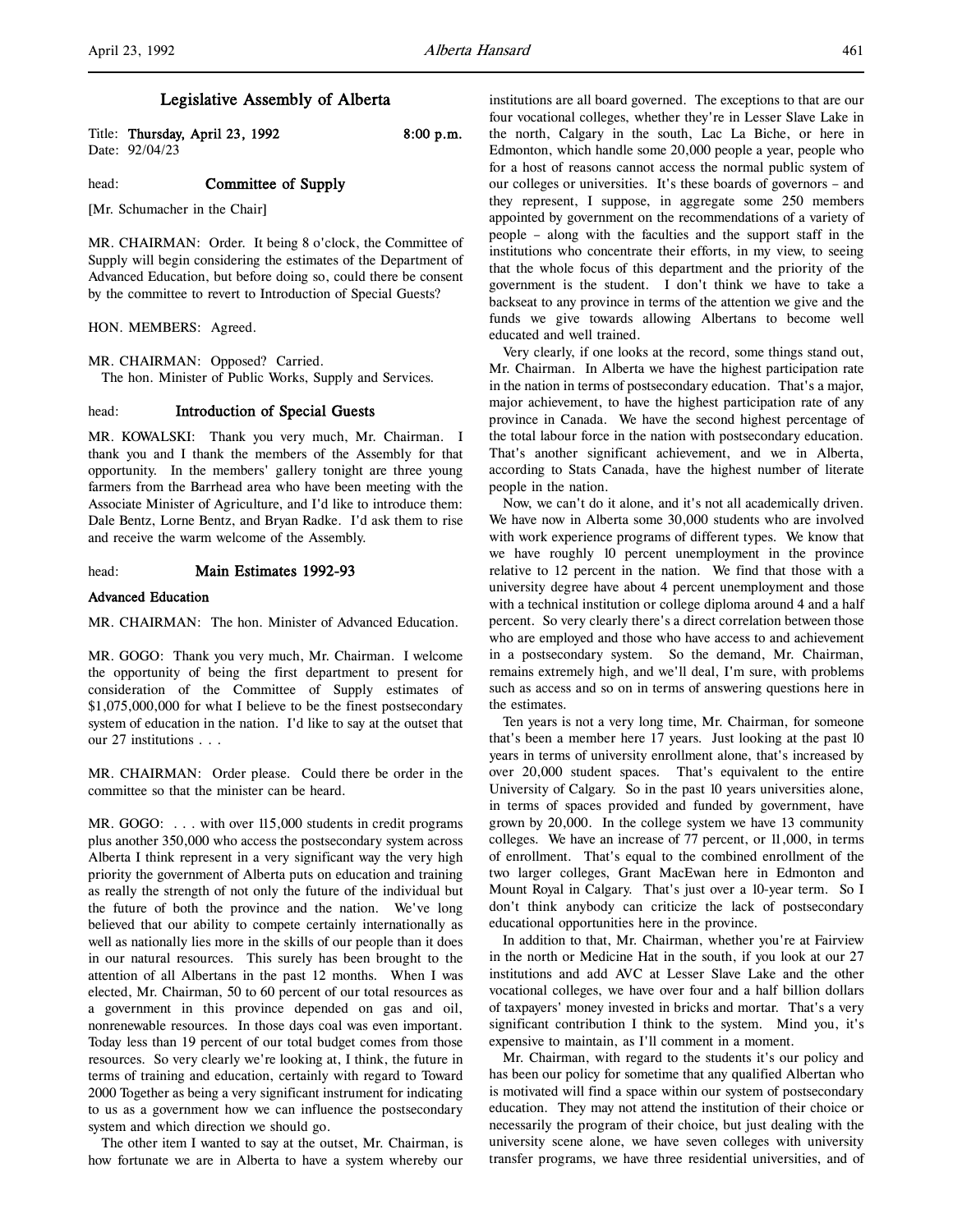For those who believe that university education or college education or SAIT or NAIT education is only for the wealthy or the well to do, the facts spell out something totally different. We allocate, as members will see in vote 3 tonight, substantial funds to ensure that any motivated Albertan who qualifies will have the financial resources available from the taxpayers of Alberta to access that system. How that's changed from 25 years ago. So that's a very major commitment by the taxpayers of Alberta.

### 8:10

We have something uniquely different in Alberta, Mr. Chairman, that other institutions don't have, and that's what we would call a disadvantaged student. The disadvantaged student would also include the single parent. So where we provide student loans plus grants to the student who qualifies for a student loan, we supply another roughly \$30 million to single parents and other disadvantaged students in order for them to access the system.

Now, as chairman of the Council of Ministers of Education I obviously am in contact with all the ministers across the nation, and they look to Alberta with great envy because they don't have that. They can't afford that. They look at Alberta and they see the following: one of the finest financial assistance programs in the nation, particularly when it deals with disadvantaged students. They look at a system where we provide over \$2 million to handicapped people through interpreting services in our institutions. They look at a system that has the finest network of any province in Canada for offering certificate, diploma, and degree programs through its 27 institutions.

Too often people think the be-all and end-all of education lies in university degrees. Quite the contrary. Because of our 116,000 students in the system, we have on balance about 55,000 in university programs and 55,000 in diploma and certificate programs. I wish and hope that hon. members would stop for a minute and understand that the University hospital across the river, which is the largest hospital in Canada with 1,200 beds, and the Foothills hospital in Calgary wouldn't exist for 10 minutes without SAIT in Calgary and NAIT in Edmonton, because universities do not train medical technologists. That's done by the technical institutes. It's done by the Mount Royals and the Grant MacEwans of the system. Too often we seem to feel that our whole strength lies in a university degree. Well, I would point out, Mr. Chairman, that without our apprenticeship programs, without our upgrading programs, without our certificate programs, without our medical technology programs most of our institutions, certainly in the public health area, couldn't function. So I think we should be very proud of that.

On January 9, Mr. Chairman, we announced a 3 percent increase to our institutions here in Alberta, 26 and a half million dollars. If we have a million taxpayers – I don't know whether we have a million taxpayers any more – that's \$26 for every single taxpayer. Now, for people who don't think that's significant, then I ask you to look at Saskatchewan, our next-door neighbour, which didn't have a 3 percent increase – they subtracted one – or look at British Columbia or look at Ontario, which has had a claw-back. Now, many people may argue that we shouldn't be having the deficits we're having, but our view is that education is an investment and anything we can do to maintain those very high standards and solve access problems is really an investment, and

therefore it's justified to have that operating deficit in order to maintain those high standards.

Two final points that I think are of great significance. I mentioned earlier that we have 4 and a half billion dollars in bricks and mortar. You know, we build an institution. We use the Alberta Capital Fund to do that, where we repay it over 35 years because we say the average life of an institution is 35 years. I don't know how true that is. If you look at Lister Hall at the U of A, it's falling down at 25 years, but I don't want to be critical of engineers and architects. We base the project on 35 years and pay it back over that period of time. Out of this year's operating budget we've got to find \$16 million to repay that portion. We don't pay interest; the Treasurer pays the interest.

Buildings grow old and they must be maintained, and I think this is extremely significant, Mr. Chairman. If you look at all our institutions, we have almost \$600 million of deferred maintenance that has to be done. We can go one of two ways. We can ignore that maintenance. Members are probably familiar with Lister Hall, that students' residence across the river which was condemned just a couple of years ago and had band-aids to keep it going. One can look at what happens when you don't do maintenance. For example, the University of Calgary, which is just a quarter of a century old, is just a kid in terms of the life span of a university, but it's got a hundred million dollars of maintenance required over the next 10 years.

New buildings are not my priority, Mr. Chairman. It's maintaining what we have that's a priority. For those that don't learn from history, just read last week's news in Chicago. A \$10 million repair job that was not looked at is estimated to cost \$550 million. Many of these maintenance problems are in the ground and you don't see them, but they've got to be done in institutions and government. This department has to ensure somehow that those funds are found to maintain those buildings and not just build new ones. Every time we build a new building and turn the lights on, we've got to find \$55 for every square metre of that building, not for teaching anybody – and that's what they're for – you know, just to maintain them: keep the lights on, have the water running, and security. So it's very expensive.

The point I want to make  $-$  I think it's very, very important  $$ is that maintaining those buildings is critically important. As some members are aware, we put out a proposed capital funding policy that says that in the future this government's priority for postsecondary institutional buildings will not be based on a hundred percent government funding but will be based on partnerships whereby they can get other people involved in the provision of those buildings.

Then we have that item which is so very important called the capital renewal fund. Hon. members are familiar, Mr. Chairman, that equipment nowadays becomes obsolete before it wears out. So we have 32 and half million dollars in the budget to provide funds for these institutions to replace equipment and to do maintenance and to buy furniture and to do site improvement.

I just want to close off my comments, Mr. Chairman, with regard to the student financial assistance that we provide. In recognition of the fact that education costs money – it costs somebody. Right now the taxpayer is paying 80 percent of that \$1,075,000,000 budget. It's not a cheap business. The tuitions – and we've spent a year developing a new tuition fee policy – are the lowest in Canada, except for Quebec. We recognize that they must go up, and as hon. members will recall from a year ago, we said that the students are entitled to know when they register at an institution for a four-year program what those fees will be. No hidden charges. No balloon payments. So they're predictable. In recognition of them going  $up$  – they can't go up more than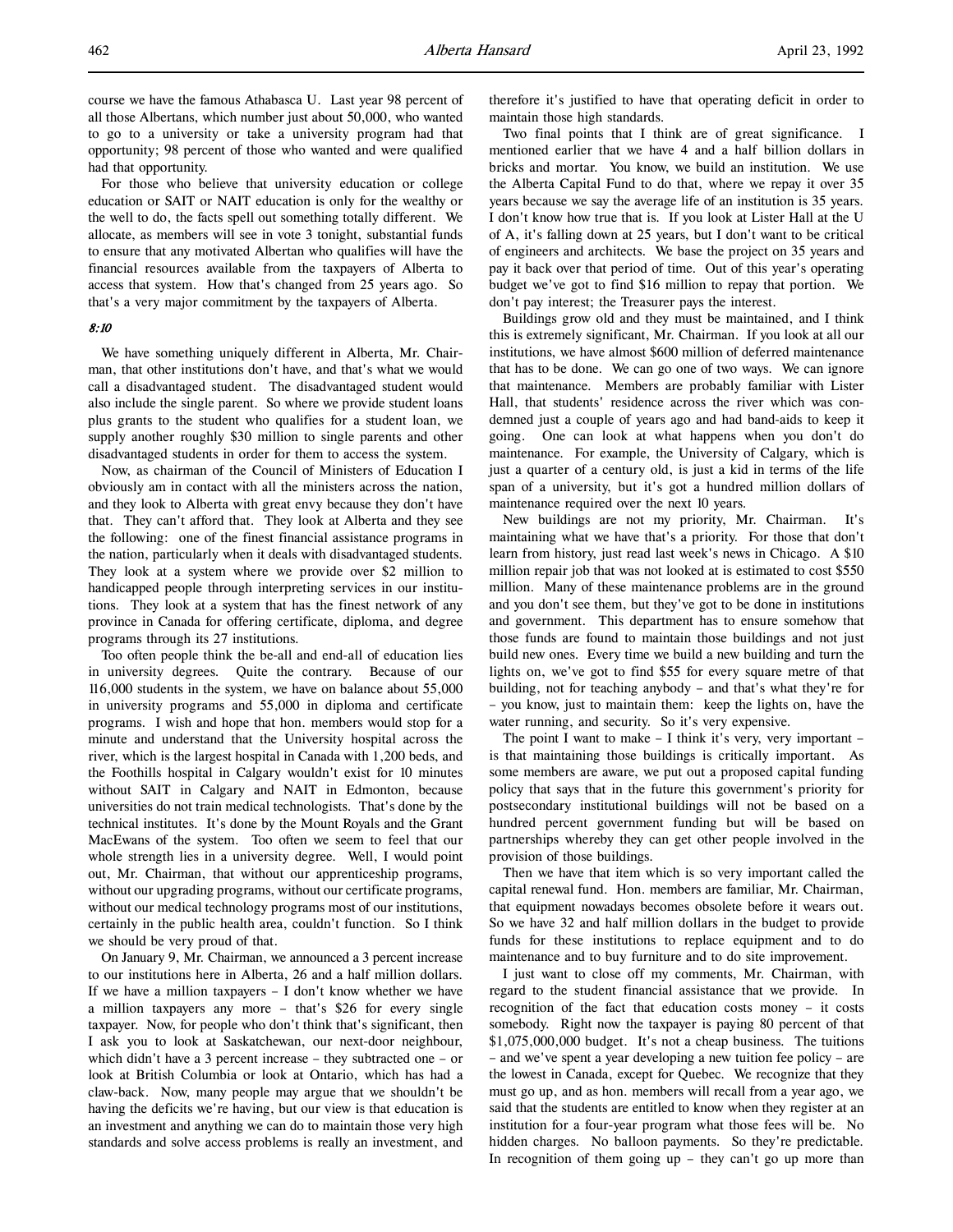\$210 at a university and \$105 at a college, and for a heavy smoker that's not very much anyway – this year we provided in student financial assistance an increase of \$8.8 million in available student loans. That's pretty significant for the 49,000 people who borrow from the Students Finance Board.

Mr. Chairman, I simply close off with this comment. I as minister am so very grateful for the boards of governors who govern our institutions. It's their dedication and their devotion and their commitment to the students and quality of education that makes my job easier. They don't do it for compensation. When I look at the workloads of the chairmen and the boards of governors at the universities, who don't get a nickel, that's true devotion. They do that because they are proud of Alberta, they're proud of our postsecondary system, but most important they're dedicated to the future of our students.

So with that, Mr. Chairman, I propose to hon. members that they approve the estimates of \$1,075,000,000 in the three votes so that we can continue to maintain the very high standards we have here in Alberta.

Thank you.

### 8:20

MR. CHAIRMAN: The hon. Member for Calgary-Forest Lawn.

MR. PASHAK: Thank you, Mr. Chairman. I'd like to begin by expressing a word of appreciation to the minister. When I was newly appointed as critic in this area, I developed some concerns on issues that I had heard from people. I immediately phoned the minister's office, and I very quickly had an appointment with him, and he set aside some time to deal with those issues. That's very appreciated. I think it's a positive way in which to carry on a good, solid working relationship with members of other parties. As a matter of fact, I wish we could extend that. I think there are many situations – for example, if we had, say, a House committee to look at educational matters, then maybe ideas would come from all political parties that could be useful in terms of advancing the educational interests of all Albertans.

I'd also like to take this opportunity to express a word of sympathy to the minister. I listened to his remarks about the significance of Alberta's postsecondary educational system, and I agree with him. It is a good system. It is a highly regarded and respected system, but I think at this time we've reached a crisis point in our system. It's not because of problems that are peculiar to Alberta. These problems are fairly widespread. They exist in all parts of Canada and even in the United States.

I'll just go through some of these issues. First of all, there are increasing numbers of students that are making their way to university. We saw a dramatic increase, for example, in the 1970s in the rate of women's participation in postsecondary education. It went to a point where today over 50 percent of students in our postsecondary institutions are women. The demand for spaces is continuing to increase. There was an assumption made a few years ago that during this period of time we'd actually see declining enrollments, but that's not happening. More and more adults feel that they have to go back for education if they're going to have any kind of economic future for themselves. In part that's due to the fact that the economy is in a downturn, and there has been a tremendous loss of industrial jobs in this country. Ontario estimates that they've lost some 300,000 jobs. Some of that, they believe, is due to the trade deal.

The point that I'm really trying to make is that at one point young people historically had lots of educational opportunities available to them that are no longer there. Increasingly we're becoming a knowledge-based society, and the only way that you

can guarantee any kind of mobility in this society or security of employment is to go back to university and get a degree. Some people who study these issues estimate that at least half of the jobs that will be created in the future will require at least 17 years of education.

Accompanying this downturn in the general economy, of course there's been a decline in resources that have been available to the provincial Treasury. The minister has already alluded to that. That's not just revenues from the oil and gas side; it's also revenues from the taxation side as people lose their jobs. In addition to that, as the minister is probably aware, there's an age cohort moving through the professoriat at our universities. These are highly paid people now moving into 50 and 60 years of age. That puts financial pressure on the institutions themselves.

As the minister has pointed out, our facilities are aging and costly upgradings are necessary. I wasn't quite clear from the minister's remarks when he made that point, though, where in the budget that half billion dollars that he alluded to is going to be provided. Capital renewal funding, he suggests, is for upgrading of physical equipment and this kind of thing, but I don't see any provision in the budget for the half billion dollars that he says is required at this point.

In addition to these problems, there's also another major problem that the minister didn't touch on, which is that the federal government is increasing stress on postsecondary systems throughout the country by withdrawing from the established funding programs. I think this is another area where all political parties could agree in terms of putting pressure on the federal government to at least not reduce those transfers any further and in fact try to restore them as much as they possibly can to the provinces. I don't know under what mechanism and that sort of thing. I can appreciate why the federal government wanted to back out in the first place. A number of the provinces – and I'm not saying one was Alberta. At least seven out of the 10 provinces failed to live up to a commitment that the federal government had expected of them in terms of matching the previous contributions that the provinces were making and keeping those in line with federal contributions.

I think that there are a number of consequences for Alberta of all of these general problems. As the minister mentioned, there is an accessibility situation in the province. In fact, in his remarks the minister said that there's a place in every Alberta institution for students seeking a postsecondary education. Well, there are statistics out of Calgary – the University of Calgary and Mount Royal College in particular did a joint study – that would suggest that that's not the case. There's an indication that approximately 3,000 qualified students were turned away from Mount Royal College and that some 2,300 qualified students – that is, students who had an average sufficient to get them into university – couldn't find places and went back into either the Calgary public system or the Calgary separate system.

As I pointed out earlier, the problems in Alberta are not strictly speaking unique to Alberta. The Council of Ontario Universities says that they needed a 7 percent increase just to maintain their status quo. The best the government of Ontario, a government very sympathetic to education in general, that would make it a priority, could do last year was provide them with zero percent in the first year and a 2 percent increase the following year. B.C. estimates that 15,000 students were turned away last year. I have articles from the United States that say that the California education system is at serious risk, which was probably the most advanced and best system of postsecondary education in the United Status, a leader of postsecondary systems.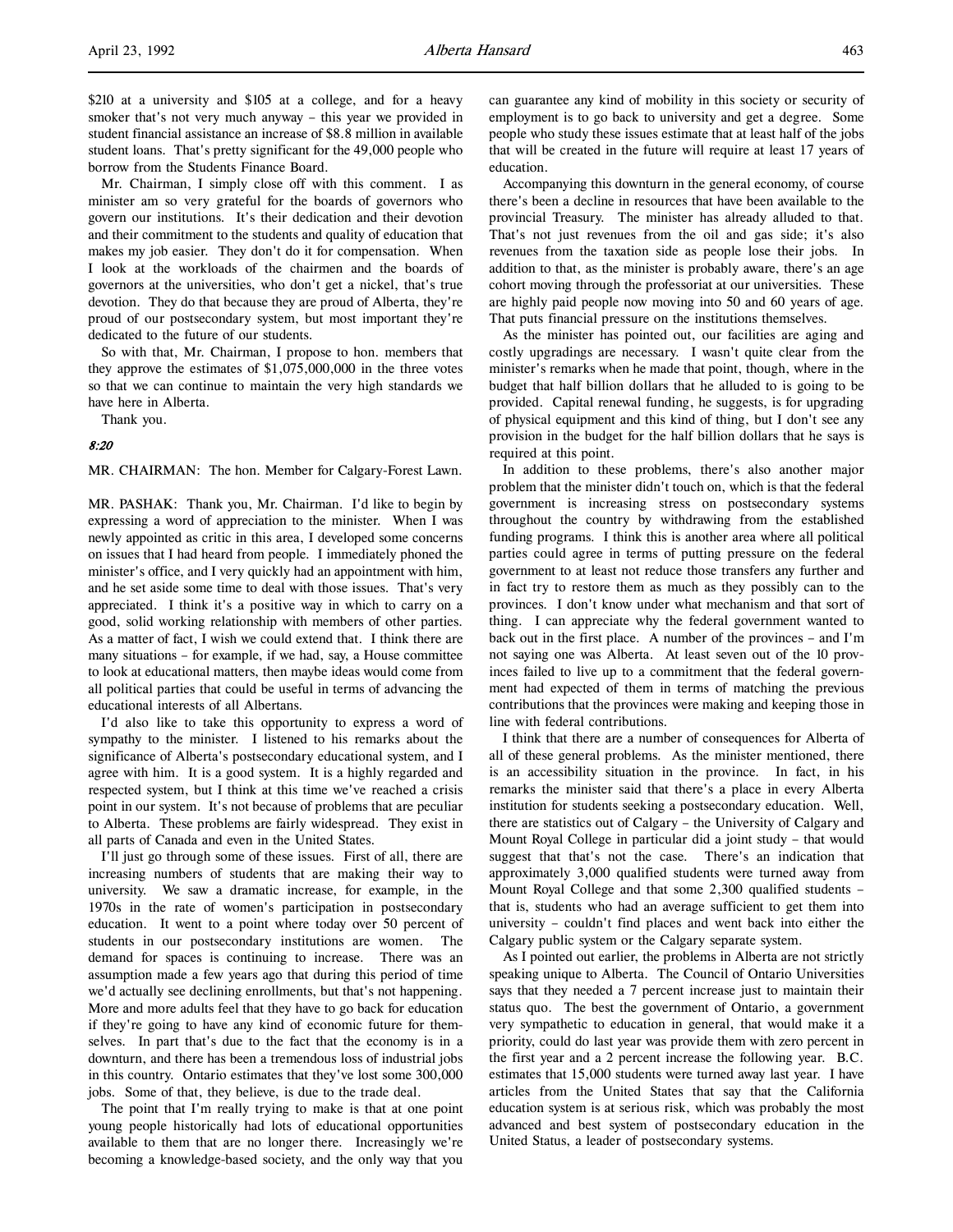The University of California, with 166,000 students at campuses from Berkeley to San Diego, received only a 1.5-per-cent increase on its \$2.1-billion operating budget.

What this meant was that 700 faculty had to take early retirement and they had to cut 5,500 students out of their programs. It goes on and on for the different other institutions in the California system. So I'm not suggesting that any of these problems are really the minister's fault.

I'd like to now turn to some of the estimates for a moment and be maybe a little more specific about some of the needs I heard in terms of funding just to upgrade existing facilities in the province. Two or three years ago, together with a number of members from the government side and from the Liberal Party, I toured the University of Calgary, a tour that was arranged through the faculty association but supported by the administration. They showed us all kinds of examples on the university campus where immediate funding was needed just to get the university up to a reasonable operating level. Their heating plant was in a severe state of old age and needed to be replaced. It wasn't adequate for doing the job of heating the expanded university. Their labs were falling way behind what would be a reasonable academic standard and so on. At that time they said that they needed an immediate injection of some \$25 million just to get the plant up to a basic, reasonable operating level.

I was down in Medicine Hat the other day and met with the president and students. They want to add to their facilities, but they estimate that they need an immediate cash infusion of \$35 million just to deal with their library/recreational needs, to get rid of some portables, and to do some basic essential upgrading. The same condition at the university in the minister's hometown, the University of Lethbridge, Mr. Chairman. They estimate that they need probably something in the order of between \$50 million or \$70 million just to deal with the fact that they have a beautifully designed building on the side of the hill, designed by one of Canada's preeminent architects, Arthur Erickson, but the building spans a gully, and where it spans the gully, that's precisely where the library is, and the library is putting so much pressure on the building that the building is beginning to sag. So it's clear that they need a new library at the University of Lethbridge.

## MR. PAYNE: Or lighter books.

MR. PASHAK: Or lighter books or maybe put everything on ROM disks or something like that, but I think that's a little way in the future. In any event, they have problems.

I talked to a member of the University of Alberta's priority and planning committee, and he indicated to me that they need at least \$45 million to \$50 million just to deal with immediate physical problems during this current year. It just goes on and on. So I don't think that the minister's estimate of half a billion dollars here is at all unrealistic.

# 8:30

Now, where do you get the half billion dollars to do this kind of thing? Well, I'm also the lottery critic for our party, and I look at the way lottery funds are spent in this province. What are the priorities for Albertans? Would we rather put our lottery money into building golf courses and curling rinks and this kind of thing? I know some of it goes to deserving community facilities and this sort of thing, but what are our priorities? Would we really see any money that we can get our hands on put into recreational areas? Sure, some of that is necessary, but if we have to make choices and we're down to maintaining these buildings and preventing them from deteriorating any further, wouldn't we rather see those

loose dollars or whatever you want to call them go into maintaining this fine physical plant that the minister has previously described?

Another major issue, as I pointed out, is the accessibility issue. I would like the minister to comment on that in light of the study that I reported Mount Royal and the University of Calgary engaged in. I think there are a number of ways that issue can be addressed and in some creative ways. I like what I heard being proposed by the University of Lethbridge and Medicine Hat College, Mr. Chairman. The University of Lethbridge has a proposal in that they would offer the third year of their programs to students on the Medicine Hat campus, and I know that they're waiting for a word from the minister on that question. I wondered if he would care to respond to that today or at least tell us when students in Medicine Hat could expect an answer with respect to that question as to whether or not they're going to get approval for this arrangement.

Mount Royal College has a program that they've submitted to the minister asking for degree-granting status for four or five of their programs. I think that's reasonable. It's clear to me that Mount Royal certainly has the qualified staff and resources to offer these programs, and I know that colleges can offer undergraduate degrees at substantially less cost than our universities can. Red Deer has a proposal in that would probably require substantial new expenditures, maybe as much as \$45 million, although some say it would probably cost more in the neighbourhood of \$70 million if they're given degree-granting status.

I'd like to know what the minister's view is on this question. I know he'd promised these institutions that by the end of 1991 he would give them an answer. There's been a delay. I think at the moment he's saying something about waiting for the 2000 study to be developed before he's prepared to do that. I want to come back to that question in a moment. I think it's a critical question.

I'd like to now turn to vote 3 in the estimates, the student finance vote. In response to a question that the Liberal Advanced Education critic asked in the Legislature, the minister indicated that there wasn't going to be a cut in support for student grant assistance, but when I look at the estimates, it looks like there is a bit of a decline from \$39,115,000 to \$38,752,000. I believe that in his answer he said that there'd be an actual increase this year. Perhaps he could explain how that comes about. It might be through transferring some funds from other programs.

I'm also interested in that whole question of remissions of loans. There's quite a decrease there, almost \$7 million. I know that students are very concerned about that. To me it would be an awesome experience to graduate from university and have to face over \$15,000 worth of loans. If there's any way some of those really high loans can be assisted by the province through some form of remission, I think that's important. I know that in terms of speaking about student loans, the minister has indicated that there may have to be an increase in student fees. In some respects it's a difficult issue for us on this side of the House because in an ideal world I think our party would recommend the abolishment of student fees, but we don't live in an ideal world, and we don't have that kind of capital available to us.

I recognize that if we're going to maintain our institutions, keep the pupil/teacher, professor/student ratios down, an increase in student fees is probably reasonable. On the other hand, I must go along with the Smith report, which strongly recommends that any increases in student fees must be accompanied by revisions in the loan and grant provisions to students so that no deserving lowincome student is prevented from attending a university because he doesn't have the economic or financial wherewithal. I'm very impressed with the notion of having an income contingency plan.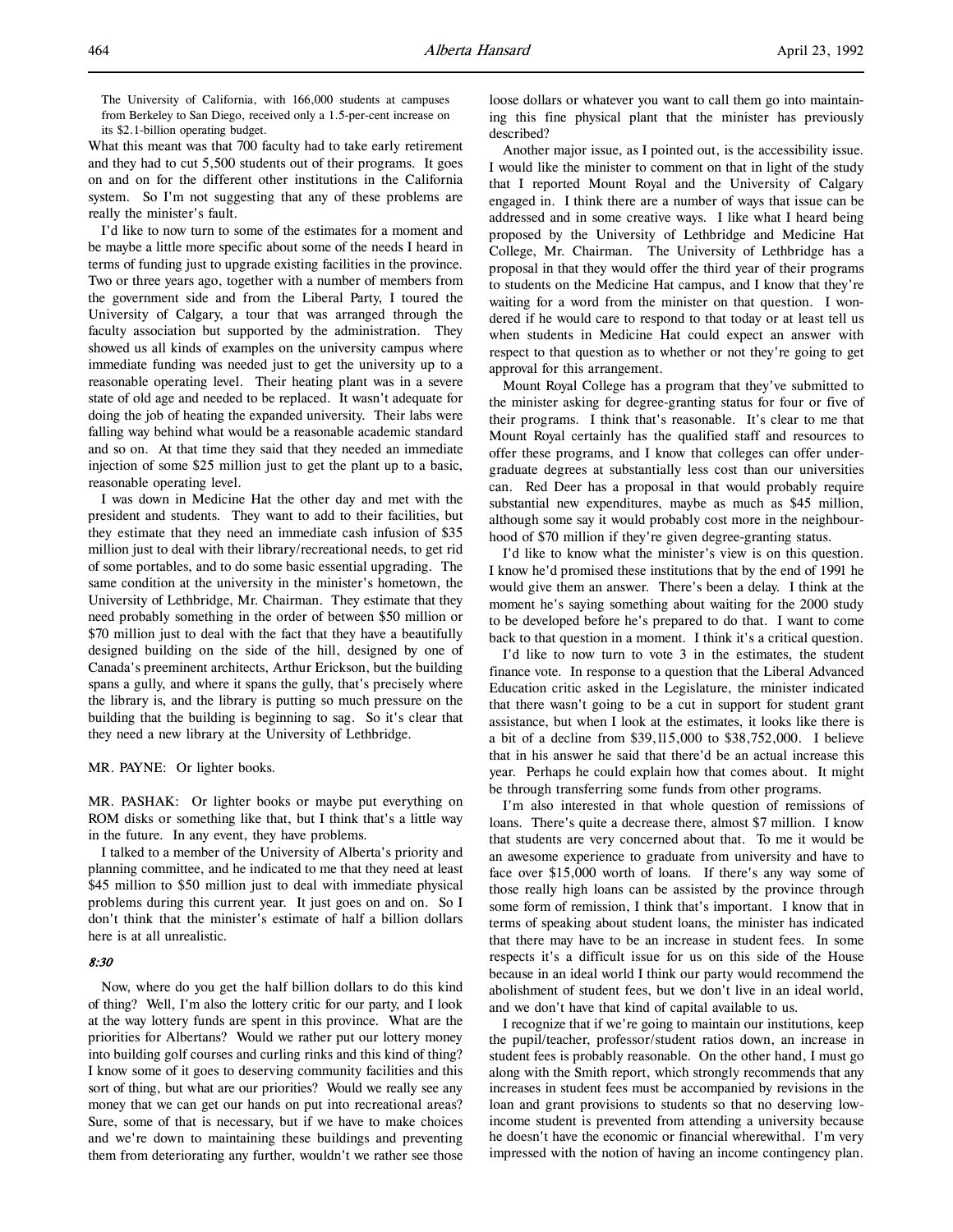Another issue was brought to my attention by students who were concerned about the whole question of student finance. I noted in the minister's remarks last year that he said that there had been at least 10 different commissions that have studied the whole question of student finance. One has just reported to the minister recently on these issues. Students still report tremendous problems with access to loans, Mr. Chairman. It's especially true in the case of single parents. One of their main grievances revolves around the fact that if you're a student and you have a student loan, you can work on a part-time basis, receive an income of up to \$200 a month, and that is not subtracted from your student loan. But if you're a single parent attending university and you're receiving child support payments, those child support payments aren't treated in the same way and your student loans are reduced by the amount of the child support payments, or if you're divorced and receiving alimony or separation allowance, similarly those sums, even if they're less than \$200, are subtracted from the student loans you receive. I wonder if the minister has a position on that and if he's trying to do anything about it.

Students tell me that with respect to the Students Finance Board the rules and regulations are not very clear, they're not made that readily available to students when they enter university, and they often have to do a lot of digging just to find out what is available to them. Now, maybe it's for students' unions and students' associations to make students more aware and to help them to do that. I made that suggestion to the students.

I'd like to now shift gears quite considerably and talk about a situation that has, I believe, been brought to a number of members' attention. It has to do with a college that's located on the University of Alberta campus. It's St. Stephen's College. What we're talking about here are not large sums of money, Mr. Chairman. This college historically, at least for the last 10 years I believe, has received a grant of some \$69,000 a year. The college was informed that the grant was to be terminated but that they would receive a once-only grant in this year's budget of some \$50,000.

Now, I'd like to give members of the Assembly and the minister some idea of why this is, I think, an issue of at least important symbolic concern. St. Stephen's College was one of the first postsecondary institutions in Alberta. It was the first building on the U of A's site. At that time it was known as Alberta College South. So it's an integral part of the history of this province. It's part of our educational tradition. Now, admittedly \$69,000 is not much in the total budget, but it makes a statement to the college. It makes a statement that their work is appreciated by all Albertans. In a day and age when people are concerned about lack of moral behaviour and leadership in society in general, I think St. Stephen's College goes a long way to meet those concerns. It doesn't just provide trained people for theological positions in society, Mr. Chairman. It also provides people who would like to get some better understanding of our religious-based tradition and heritage. It's able to provide that and to do that.

So I would hope that the minister, if he can't see it in his heart, in a sense, to recommend to his cabinet colleagues to restore this \$69,000 grant, could at least provide members of the Assembly and the people who are committed to St. Stephen's College with some explanation of just why it is that they're no longer eligible for the \$69,000 grant. I find it particularly difficult to accept this cut when at the same time we're now funding 75 percent of the

operating costs that go to public institutions and we're providing this support to four denominational colleges. Not only are we providing financial support, but we've given them degree-granting status.

#### 8:40

Now, I'm not opposed to doing that. I would like the minister to understand that. In a very real sense, without denominational colleges we probably would not have had a university system in this country. Virtually all of the universities that were established in Canada prior to the turn of the century were religious-based institutions. King's in the maritimes, of course an Anglican college; most of the other colleges were established by the Presbyterians, Methodists, the Catholic church. So we have that tradition in this country.

In saying that, I just want to draw to the minister's attention a real concern that I have and that I'm sure the Alberta Teachers' Association has, and that is that at least two of these denominational colleges are now applying to teach a bachelor of education degree. I'm a committed believer, as I think most members know, in public education. I think the three public universities should be the only ones that should be allowed to grant degrees in basic education. I have no objection to these colleges offering educational courses that are transferrable to our three universities, but I want a public institution to state that these people are qualified to teach in the province of Alberta through obtaining a degree from one of those three institutions.

I might also point out that if there are difficulties the minister's having in trying to determine whether institutions should be degree-granting or not, he might consider expanding the role of the accreditation board to include not just private colleges but also public colleges. Maybe the question of whether Mount Royal College, for example, should be given degree-granting status in some programs could be referred to that board as well. I think there would have to be some mechanism like that put in place.

Now, if the minister is at all criticized by people that I've spoken to at different levels within our postsecondary institutions, I think it's for not providing leadership. The minister – and I don't solicit these comments from people – is highly regarded as a man of integrity, intelligence, and commitment, a man who is given credit for supporting the postsecondary system in this province. His deputy minister is also highly respected. Again, I don't solicit these comments; people say these things. I'd like to bring to the attention of the minister through the Chair that repeatedly there's a concern expressed about leadership. I've often heard it said, "Where's the vision for Alberta Education?" They expect the minister to provide that.

I went back and looked at the minister's remarks from last year. He said that leadership was a priority for him, but I think his view of what leadership is is somewhat limited, perhaps for ideological reasons. His view of leadership, as I gathered from his remarks, is to hear from the institutions themselves, to let them direct their own destiny. Now, I am not trying to suggest that the minister should step in and remove autonomy from our institutions and make all the decisions. Certainly universities should never have the right to determine who enters them taken away from them or what it means to get a degree and this sort of thing. But given the financial situation that we're in, there's a real need for leadership, and I think it can be expressed with both respect to boards of governors and with respect to the need for a new education commission somewhere in the province.

With respect to boards of governors, I don't hold the same view that my predecessor in my critic area took. I don't think that boards of governors should be elected. I think there are some real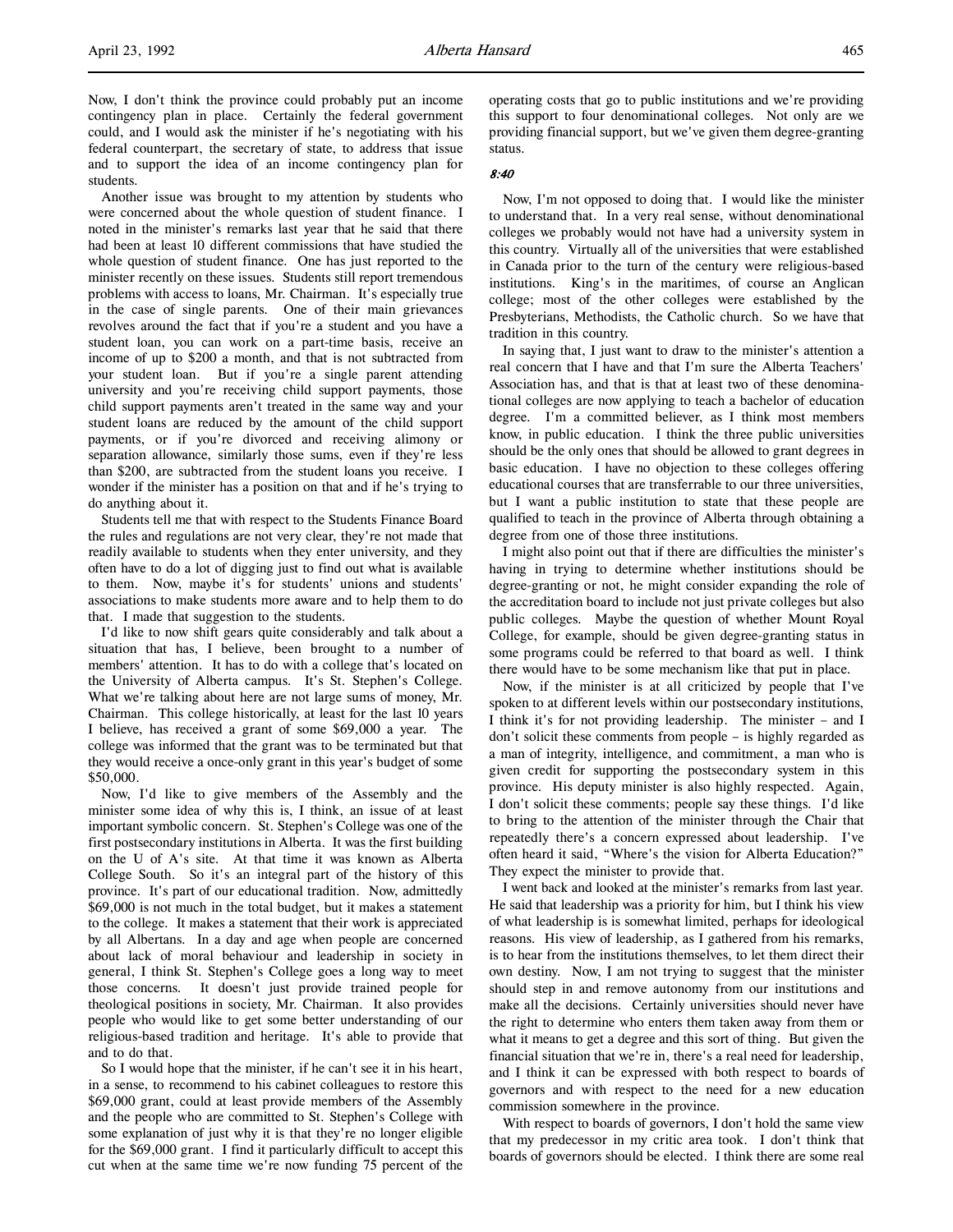dangers in that approach. I agree with my colleague, however, that we have to be careful about how we appoint people to boards. There was a recent example – I clipped a newspaper article here; I can't quite find it – of somebody from Stony Plain being appointed to the board of the University of Alberta. It looks like that person was appointed for political reasons. I don't know. Maybe the person would make just as good a board member as anyone else. I would also like to say that I'm not critical of board members. I think, as the minister said, that they do a good job. In my experience as a teacher at Mount Royal College, the board members by and large were well respected by all members of the academic community and by the institution itself. A good example is the minister of telecommunications, who was highly respected by faculty members when he was a board member. The faculty always felt that they could approach him and that he would listen to them and carry concerns forward and this sort of thing. I think the problem is that if board members are appointed through a process that takes place at a cabinet meeting or whatever, through the Lieutenant Governor in Council, there's no assurance that you're going to have all important elements of the community represented on those boards.

That's why I think that if we had an all-party committee of the House looking at educational matters, maybe such a committee could develop criteria for the appointment of board members and maybe vet applications to boards and then make recommendations to the minister in terms of appointing board members. I think the ultimate responsibility for appointing board members has to rest with the minister through cabinet. I wouldn't take that authority away from him, but I really think that there should be a public criteria put in place and that we should solicit wherever we can good people to come forward to sit on these boards. For example, I think there should be a representative from the chamber of commerce sitting on the boards. There perhaps should be people who are intimate with the trade union movement who have been able to demonstrate a commitment to educational values who might be appointed to these boards.

### DR. WEST: You mean socialists.

MR. PASHAK: Well, just as there are good Conservatives, there are good, committed socialists, hon. member. This is not a partisan issue at all. There are people from all walks of life that I think would have the credentials and the capability to be good members, and that cross-fertilization from a variety of points of view would strengthen boards and strengthen postsecondary education in the province of Alberta.

A second group that I think must be established in this province is something like a combination of the old universities commission and colleges commission. I know that the minister has committees out there that advise him on given matters, but given that we're in a state of crisis, I think it would be absolutely essential that we set in place a new body that has representation from his own department, from the universities, from the colleges, certainly the technical institutes that would advise ministers on these really difficult questions. How do we deal with accessibility issues? Do we create new degree-granting institutions? How do we deal with these student finance questions that have been raised? How do we deal with trying to rationalize and save costs within the whole postsecondary system? If we have three bachelor of ed. programs, for example, in our institutions and they're all issuing degrees, do they all have to offer specialized programs that would lead to specialities in the teaching of the disabled? No. There has to be some way of co-ordinating redundancies throughout the system so we can make our institutions more cost-effective.

We may even want to go beyond that. If we feel that more and more students are going to require degrees, maybe we want to transfer more students out of our senior institutions into lower class colleges to obtain their bachelor degrees and free the universities up to do more graduate level work and concentrate more on research. I'm not suggesting that you'd do away with their undergraduate programs. But the situation at the U of A is intolerable. I know professors that have 300 and 400 students in their fourth-year classes. That creates an incredible alienation in an institution. Professors at that level are not able to mark undergraduate essays. They have to give multiple-choice exams. Many of these same professors would then complain that students leave university without any writing skills.

It's really important that we begin to address questions of tenure, and groups like this could recommend to the minister on issues like that. I could give him a list of issues, but I did want to touch on one or two other points before my time ran out.

I know that members of the Alberta Association of Community College Faculties are really concerned about the question of academic designation. There's a case that will be going before the court soon. This is going to prove to be quite costly. It seems to me this could easily be resolved by amendments to the Colleges Act that would permit for some kind of third-party arbitration in these instances. I'd like to get the minister's reaction to that position and whether he'd be willing to even consider it.

Thank you very much.

#### 8:50

#### MR. CHAIRMAN: The hon. Member for Calgary-McKnight.

MRS. GAGNON: Thank you, Mr. Chairman. I, too, would like to thank the minister for his hard work. I don't often agree with some of his policy decisions and so on, but I do know he works extremely hard, and I think there's absolutely no excuse for the disrespect which is sometimes shown to him when he is speaking in public.

Mr. Chairman, for the first time the government is admitting in this budget that Alberta is not the highest spender per capita on advanced education in Canada. However, Albertans are still the highest users per capita. Therefore, the net result is that in funding per student Alberta has dropped to fourth or fifth place nationally. While Alberta is in the middle range of provinces when you compare our expenditures with other industrialized nations, funding for advanced education in Canada is significantly less. I know that's a national issue, not a provincial issue. However, I hope the minister continues to speak to his counterpart at the federal level, making that point.

Our future needs regarding competitiveness are not with the other provinces of Canada but rather with the industrial nations of the world, and if we want to compete and continue to have stability of economic growth, we must continue to fund and to fund at an even higher level our postsecondary system.

In the budget the Treasurer stated that the 3 percent funding increases to colleges, technical institutes, and universities is to give health and education organizations "time to prepare for the new fiscal realities." Should this be taken as a threat by the government towards postsecondary institutions implying that there will be further cuts to education budgets next year? That statement, that this is giving them time to prepare for new fiscal realities, did strike fear in my heart and I'm sure in the hearts of most boards of governors, presidents, and so on.

Mr. Chairman, I think the basic problem with our Advanced Education system is the lack of planning. Under this government it seems that the lack of planning is creating further problems and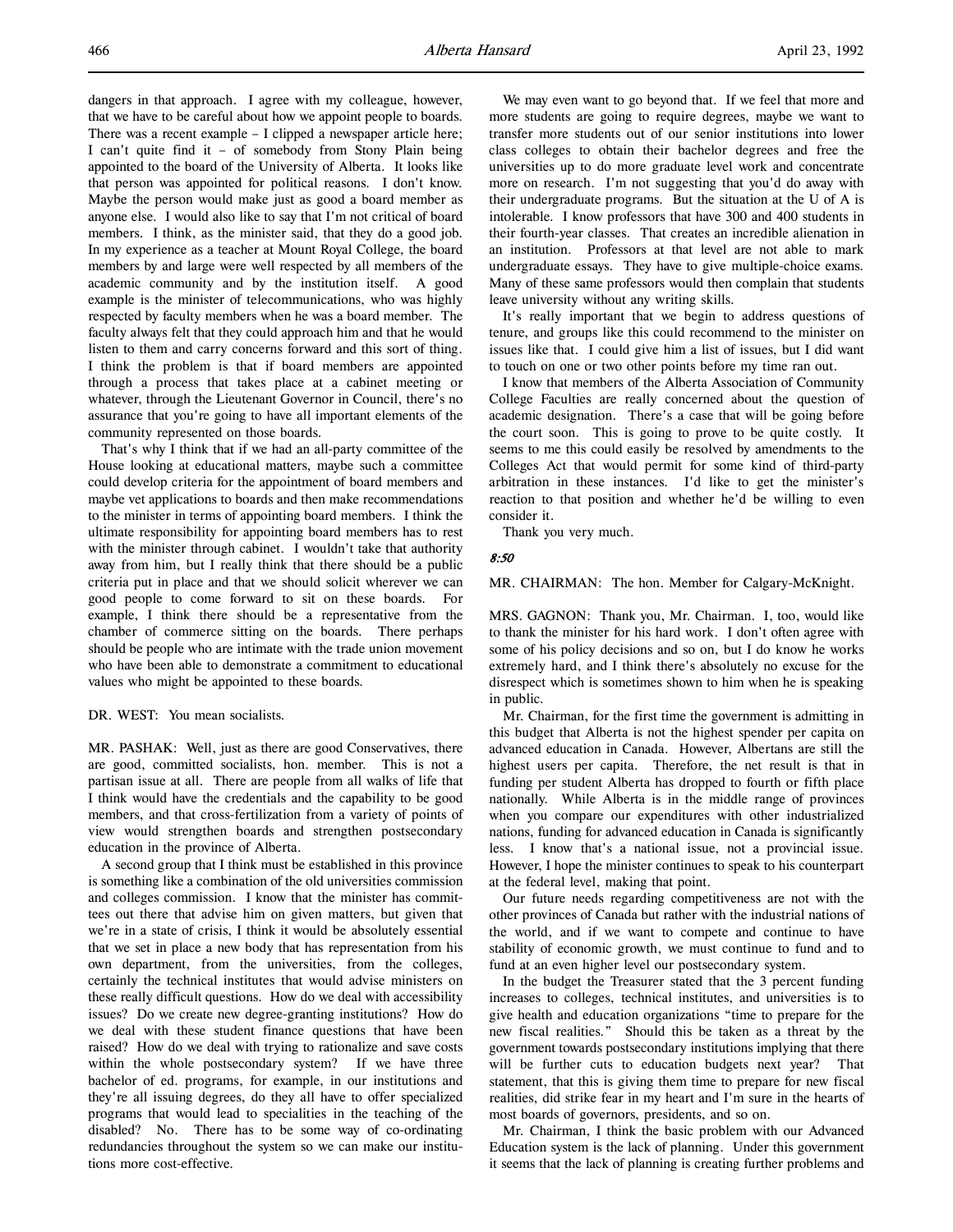I also believe that one reason for the lack of planning and the lack of co-ordination is the limited consultation the minister actually engages in. I would say that all the committees consist of patronage appointments, and these don't reflect the stakeholders in the system. The minister thus receives the messages that the government wants to hear, not the real messages from the real people that are out there dealing with the everyday situation.

To address the problems caused by fragmentation and this lack of direction and lack of planning, I and my caucus colleagues have called on the minister for a number of years to establish a commission including stakeholders to examine the advanced education system and how it works as a whole. Now we hear students' associations, the Confederation of Alberta Faculty Associations, and even the University of Calgary senate also calling on the minister to establish such a commission. Will the minister listen to the stakeholders in the advanced education system who are telling him that something is wrong and that he must establish this commission in order to do some long-range planning? The government is also preventing boards of governors from making long-range plans since provincial operating grants are usually announced only a few months before the start of the institutions' financial year. Obviously, this makes a mockery of any board's attempt to plan long term. Will the minister address this concern by making funding commitments one or two years in advance? This would really provide some stability and that ability to plan ahead.

Government efficiency and systemwide planning would certainly be improved, we believe, if ministries were consolidated. We also feel that this would be an economic advantage to the government's overall budget. For example, if we had a single Ministry of Education, we would likely find solutions instead of continuing the waste of money and the waste of human potential such as students repeating grade 12 because of advanced education inaccessibility. There are already several instances where the Minister of Education has commented on Advanced Education issues; I believe he did so today in answer to a question. So why not consolidate since one minister is already dipping into or wading into the next minister's department? It seems to me that better co-ordination and better communication would certainly avoid some of the lack of planning and some of the inefficiencies we see in the whole system K-12 and then 12 on through lifelong learning.

It also seems that the departments are competing with each other rather than co-operating with each other, and I think this is also a disadvantage to people in this province who are seeking education.

Now I want to turn to the problem of accessibility. Last year applications outnumbered student spaces available by over 25,000. I'm not saying 25,000 people were turned away. I'm saying that the applications outnumbered student spaces available. While there are students turned away in all parts of the system, the biggest accessibility crunch making up over half of these students turned away is occurring in our two technical institutions. The minister said earlier in his comments that 98 percent of those who wanted to get into an institution got in. I am afraid I can't buy that, and I would like the minister to expand on that somewhat. It may be that a person was able to get one course that they didn't need for their program in any case, and he is counting that person

as having gotten in. Our information is that the 98 percent figure is inaccurate.

Last year's budget made reference to postsecondary accessibility and seemed to place some importance on this idea, yet now the government seems to have abandoned this principle. This budget makes absolutely no mention of accessibility and of that crisis inaccessibility. Perhaps the minister would like to explain the government's position on accessibility. Should we take this budget at face value and conclude that accessibility is no longer a government priority? Many institutions have put in requests for expansion which would help to reduce the number of students rejected by the postsecondary system, yet these requests continue to sit on the minister's desk. For example, the co-op education program proposed by the University of Calgary would provide access for 800 new students, and yet the minister indicates that he's never been asked to fund an increase in the co-op program. The University of Calgary tells us that request has been sitting on his desk for two years. A 1 percent increase in the Advanced Education budget would provide a thousand student spaces, but this doesn't seem to be within the government's priorities.

I'd like to go now to the specific votes. In vote 1 the public accounts show a huge discrepancy in the 1991 budget for Minister's Committees. While \$229,770 was budgeted, only \$160,411 was spent. This is a difference of almost 30 percent. Instead of continuing to budget at the same amount, if the minister doesn't need that amount, why not budget less for ministerial committees? If the budget is too high, let's have some actuals, and let's budget according to last year's actual.

#### 9:00

In vote 2.1, the endowment and incentive fund, which is the program that provides matching grants for certain private donations, was a very well received and popular program, and it brought many benefits to the postsecondary institutions in Alberta. This year it is cut 63.5 percent with the prospect of a total cut by next year. Institutions had no idea that the development of foundations would lead to the end of the endowment and incentive fund initiative. They had thought that the two programs were complementary since each attracted a different kind of private donor. The foundation concept does not duplicate or replace the endowment and incentive fund. They could have complemented each other, and we certainly need both. The largest impact will likely be on fund-raising for scholarships and endowed shares.

Vote 2.2, Provincially Administered Institutions – Operating. Under 2.2.6, Cost Recovery Programs, there is an apparent contradiction between the notion of cost recovery and the increase in spending of 60.7 percent. Would the minister please explain what his government's intention is here? Will we be recouping some of these expenditures?

Under vote 2.3, Private Colleges – Operating, I would like to say that I personally and my caucus see private colleges as complementary and important. They certainly are a value to Albertans. However, when we look at the amounts, we would like some explanation: 9.1 percent to Augustana, 16.6 percent to Concordia, 19.3 percent to King's College, and 43.5 percent to the Canadian Union College. Again, what is the government's intention? Are these private institutions meant to supplement only or to complement, or are they meant actually to take over from a publicly funded system? We do have a concern there in the large amounts in funding to those colleges.

I also would like to raise the issue of the grant to St. Stephen's College which is not being continued. That institution has served Albertans extremely well. I'm sure all of us in this Assembly have received letters from supporters of St. Stephen's College,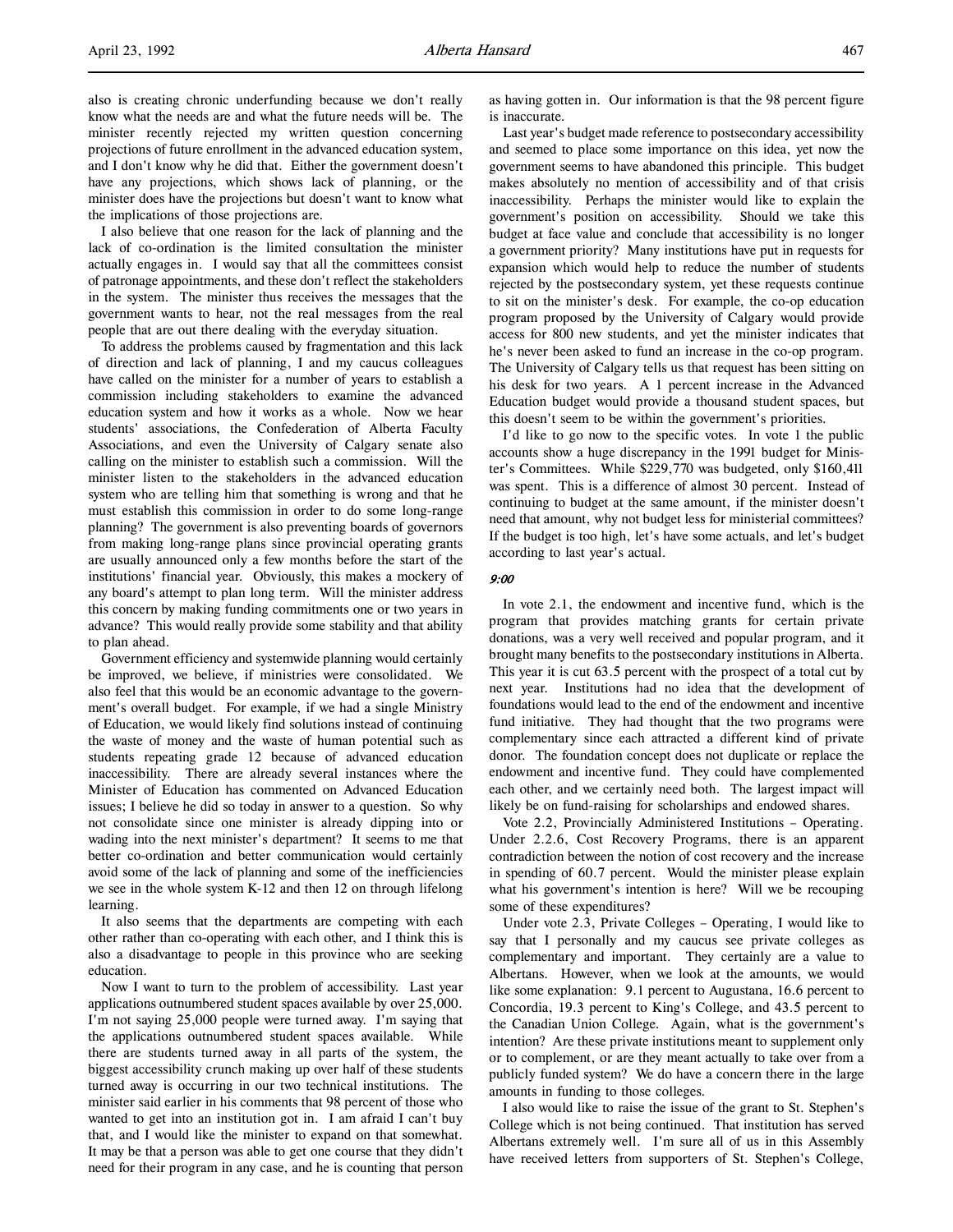and I would urge the minister to reconsider their request that the grant be continued.

Under votes 2.4, 2.5, and 2.6, operating budgets for universities, colleges, and technical institutes, it seems that this budget actually does nothing to address the declining quality of education. We look at library hours and resources being cut, support staff being cut, a freeze on academic positions, decreases in numbers of written exams and assignments, personal or private consultations between professors and students. All of these are certainly part of what makes a quality education, and we don't see anything there to address these problems. I think the presidents of institutions have done a yeoman's job of trying to maintain quality; however, it's reached the stage where they simply cannot do that unless the operating budgets are looked at very carefully and unless more funding is provided.

Under capital expenditures, vote 2.8, the funding formula for renovations, equipment, and so on has been frozen for years. In 1988-89 \$32.7 million was spent. This year the government is budgeting \$400,000 less. Again we are concerned here about safety standards, about equipment which is outdated so that the latest in research and technology cannot be engaged in. It seems to me that the government is neglecting these very essential needs. The minister has mentioned capital funding, and I know it's a concern of his. Maybe he can't convince his colleagues or else they're not aware of how serious the situation is. In any case, I think vote 2.8 must be looked at.

Under vote 3, Financial Assistance to Students, I also am quite confused by the minister's insistence that there has actually been an increase, because we see, looking at the minister's own budget statements, that what we have here is a cut to the total budget for financial assistance to students by this government. In 1988-89 \$112 million was budgeted for financial assistance to students compared to the amount today of \$90 million. This is a cut of \$22 million or 19.4 percent of the budget in only four years. Now, how the minister can say that there's been an increase, I simply don't understand. It looks as if he's moved money around from one line item to the next, but overall what we see is a cut, and this is based on the minister's own budget. If inflation is taken into account, this amount jumps to about \$41 million or a cut of 31.2 percent.

Now, in direct contrast to this radical surgery on the student aid system, this government has brought in massive tuition fee increases, in effect asking more for giving less. Students throughout the province have told us that they don't mind paying more. They are willing to pay their fair share as long as they're given ample warning and as long as in return for this increase in tuition they get better service, better access to professors, better access to libraries, to the technology they need in order to follow their course of studies. This, of course, is not the case.

Another issue which I think is extremely important: if you add to our tuition fees – and the minister says they're the lowest in Canada next to Quebec – you must talk about user fees. All of the institutions have user fees which, actually added to the tuition fees, provide a significant increase in the out-of-pocket costs of students. When accounting for inflation, the student living allowance has declined every year since 1983. Food banks across Alberta report that students are becoming regular clients, with a food bank now in existence at the U of A for graduate students. I read in an article in the Gateway that four to five students at the U of A use the food bank daily. Now, is this the kind of situation that should be allowed to continue? So many of the students are single mums with children who want to better their lives, who have worked for a while, who have saved a bit of money, who are now back at school in order to become self-sufficient. Their

student allowance has not kept pace with their real costs, and they end up having to use the food bank or they end up not being able to fill prescriptions: all kinds of situations that I'm sure every one of us in this Assembly hears about in our offices from our own constituents.

I believe that the minister would be able to come up with a much better program of student financing if my Bill regarding appointing students representative of associations and so on were carried through. As it is now, the minister appoints students, yes, but I don't know if they are exactly the kind of students that would be selected if student associations and so on were able to vote for their own representatives.

I'm not one to speak just because I've got a lot of time, Mr. Chairman, so I will conclude now, and then I do intend to present a motion to the Assembly.

In conclusion, I'd like to say that under this budget and under this government, advanced education in this province is in a crisis. The portion of the provincial budget going towards advanced education has continued to drop, reflecting the priority the government is placing on the postsecondary system. We need postsecondary education to become a priority again. We need the vision to make advanced education a system again. We need planning. We need more accessibility. We need more input from stakeholders. Of course we know that the province is in a fiscal crisis. However, the best and only way to get out of that crisis is to invest in students, in people. Wealth and competitiveness will come from our brains, from our skills. We must increase productivity in knowledge, service, and the skills industry, and I think the way to do that is to repriorize spending and also to spend smarter. For instance, there could be innovation such as trimestered systems, full year-round use of the facilities that exist, not just partial year-round use. Those are some of the innovations that we believe a commission could look at in order to make sure moneys exist to meet the needs of all the people in the province who wish to access a postsecondary education.

Mr. Chairman, I have prepared a motion which I now would like to circulate to members of the Assembly. If the pages would circulate this, please.

# 9:10

MR. CHAIRMAN: Order. Could the Chair have a copy of that as soon as possible?

MRS. GAGNON: Mr. Chairman, the motion reads as follows: Be it resolved that upon the request of any three members the Committee of Supply order a warrant summoning the Deputy Minister of Advanced Education or any employee of the department it considers necessary to consider the estimates of the department and that the deputy minister or employee provide complete documentation regarding program description and evaluation, efficiency and effectiveness studies, and information regarding the reclassification of comparative estimates as requested by any member.

My rationale for presenting this motion, Mr. Chairman, is that we really don't have enough answers to critique the budget intelligently, quite frankly. We need much more and greater detailed review of each of the line items. This is the only way that we could make a good decision about the line items and an effective series of suggestions to improve the budget.

Mr. Chairman, I welcome debate of my motion. Thank you.

## Chairman's Ruling Admissibility of Motion

MR. CHAIRMAN: The Chair has had a chance to look at the motion presented by the hon. Member for Calgary-McKnight, and it would appear that there is a little problem with order in that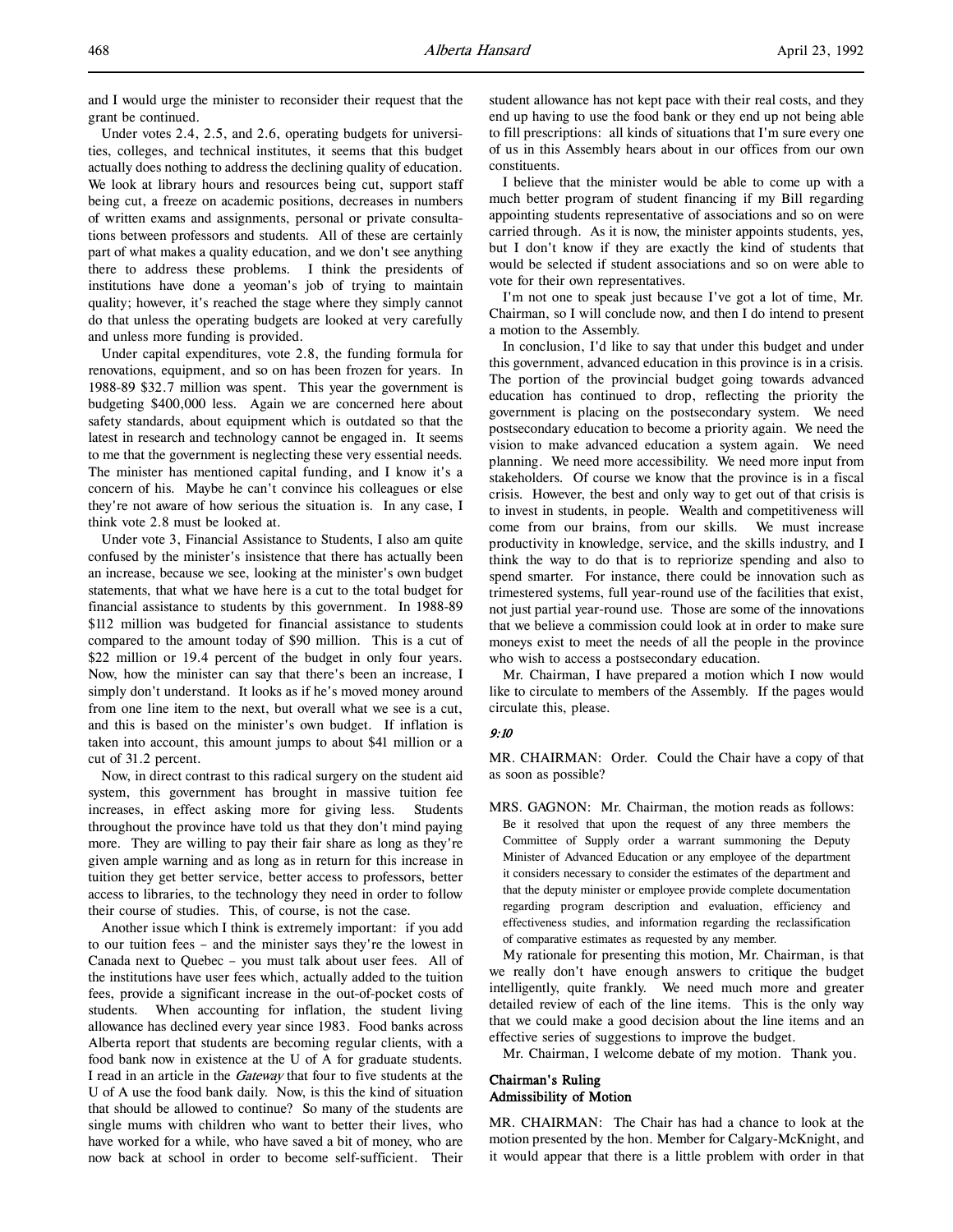The hon. Member for Ponoka-Rimbey.

### Debate Continued

MR. JONSON: Good evening, Mr. Chairman and members of the committee. Certainly the Advanced Education budget represents a major commitment as far as postsecondary education is concerned, and I think that as previous speakers have indicated, there is much to be commended in terms of the performance of this particular area of education. I note that we have thousands of students in this province who are working very hard to improve their education, to become productive members of the work force and meet the economic and social needs of the province. In addition, if we note the publications that come before us as MLAs, certainly the research function of our postsecondary education institutions, particularly the universities, is being performed well. There are many achievements to be reported and a great deal to be proud of there. I do not have the exact title of the study before me, but I know that in a recently published study regarding rating Canada's universities, the universities in Alberta rated rather well, particularly when you consider that they were being compared to very long-established, well-funded universities with great traditions in the eastern part of this country. Certainly they did not come in any kind of low-ranking relationship to any university across this nation.

I'd also like to say a word about the technical schools. They have a great deal of credibility with the business community of this province and with the greater, more general community. They have a very enviable record of successfully placing their graduates in long-term jobs. In fact, it raises a very basic question, I think, in terms of the direction of our postsecondary education and the targeting of our funding: whether or not we should be providing more funding to those areas of postsecondary education which are finding a job market for their graduates and gaining a great deal of recognition and satisfaction in the business community, whereas in other areas we find people are not able to find the occupations they are trained for.

The community colleges. Certainly this is one of the very innovative and very special parts of our postsecondary educational system. A great deal is being done there to match the offerings of community colleges to the community and the regional needs those colleges serve. Our Alberta vocational centres provide a very important service, although quite frankly, Mr. Chairman, in the whole area of adult upgrading perhaps we need to have a look at the AVC offerings and the whole network in terms of being able to improve our upgrading of students that need that particular service.

The Advanced Education consortia represent another very innovative aspect of our postsecondary system, and I would like to ask the Minister of Advanced Education just what the trend is with respect to the consortia. Are we providing more courses? Are we enrolling more students? I think one of the very fundamental questions facing postsecondary education systems across North America is whether in the future this emphasis upon residency in order to obtain a postsecondary degree or postsecondary certificate should be adhered to to the extent it has. Certainly when it comes to being able to meet the costs of postsecondary education, people who are able to maintain a job on a full- or

part-time basis, stay in their own home or their own community, and take courses on an incremental basis can cope with the costs of postsecondary education much better than when they're required to put that three- or four-year residency in for certain types of qualifications. I think the future of postsecondary education depends upon a great deal more flexibility and more opportunity for people to do that.

I also would like to commend the department's Tourism Education Council in terms of the efforts it is making to provide training and improve the image and overall performance of our tourist industry. I note that the chairman of that council is here this evening, and certainly its activities have a good reputation throughout the province.

Lastly, in terms of my commendations, although there might be one or two later on, Mr. Chairman, I note that in the two hearings or meetings of the Toward 2000 initiative of economic development people are recognizing that our research institutions are putting some long overdue attention into linking their pure or inhouse research with applications through industry out into the business community. Certainly it is a very hopeful sign to see that recognized at this type of meeting. Also, the very major effort being made across the province where they were talking about community colleges or universities forming business partnerships and utilizing resources both professional and physical on a joint basis is another trend that certainly needs to be recognized.

### 9:20

Now, Mr. Chairman, I have a number of areas in which I have questions for the Minister of Advanced Education. First of all, with respect to the overall financing of postsecondary education as far as the province is concerned, I note that quite often we are referred to as perhaps not being number one any longer but certainly being no less than number two when compared across this nation. However, I would like to ask whether or not we have a breakdown comparatively of the different sectors within postsecondary education. How do we compare in funding universities? How do we compare in funding technical schools or equivalents thereof across Canada? How do we compare at the community college level? How do we compare in terms of academic upgrading? I ask this question because it has been brought to my attention that perhaps while our overall global effort in advanced education is very significant, there may be some major differences in our comparative effort in these different categories. For instance, it's been said that we are perhaps lower than number two with respect to universities. I do not know whether that is correct or not, and that is why I pose the question here this evening.

A second area in which I'd like to comment and raise one or two questions is that of degree-granting status. I commend the Member for Calgary-Forest Lawn for his comments in this area. I note he is recognizing that perhaps there should be more flexibility, at least serious consideration, given to the offering of degree-granting programs at Mount Royal College, perhaps Grant MacEwan Community College, and certainly Red Deer College. I can't help but comment, Mr. Chairman, that that is a dramatic change from, I believe, approximately this time a year ago when we debated the motion put forward by the hon. Member for Innisfail. I commend him for that change in view.

With respect to the whole matter of degree-granting for the colleges, in a statement issued before Christmas of last year the minister noted he was going to wait until the results of the Toward 2000 initiative. At least that was one rationale given for not announcing a decision at that time. From my knowledge of the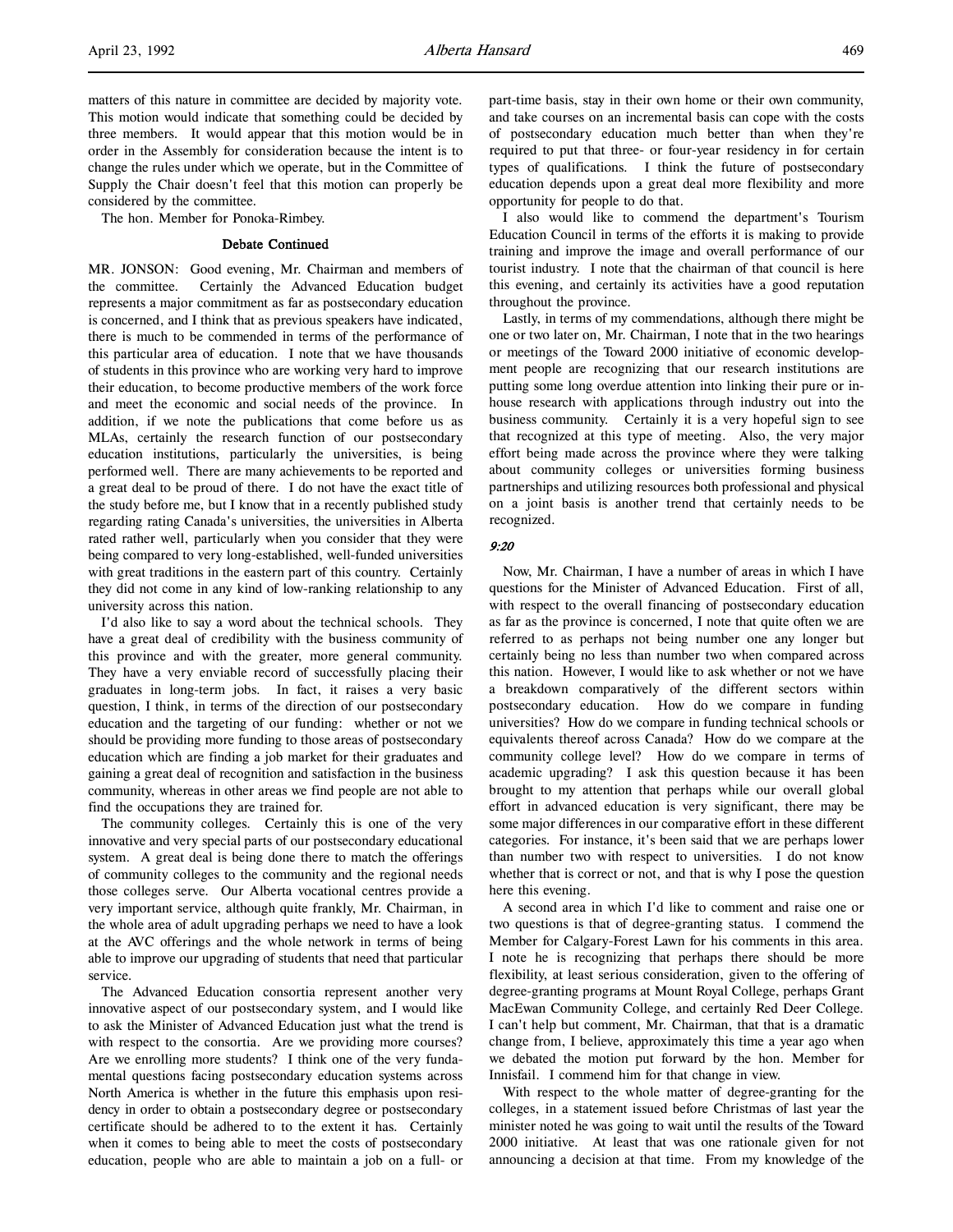Toward 2000 meetings, certainly education has been front and centre; there is no question. I think people are very surprised by the way in which the need for training and need for an overall greater educational effort has risen to the top of the topics raised there by the business community and others who have participated. But one thing lacking – and I haven't seen any agency that has come forward to those meetings that has provided this information – is really good projections in terms of actual needs in terms of numbers and programs as far as such programs as computer technology versus a bachelor of education are concerned. Those are the kinds of pieces of information I expect the Minister of Advanced Education will need to have if he is going to make a number of decisions in terms of postsecondary education, let alone dealing with the matter of degree-granting.

Mr. Chairman, I accept the minister's rationale with respect to the importance of the Toward 2000 results. However, I also wonder if it could possibly be that the reason there's been no decision in terms of degree-granting at the colleges is simply a matter of money. We are somewhat short of money these days as a provincial government, and that's understandable. It's no secret that adding, say, 2,000 undergraduate spaces in this province would cost a considerable amount of money. However, I would like to suggest to the minister that I think about three or four years ago the University of Alberta, as an example, put forward a position paper, looking toward 2000, the 20th century, or something, in which they proposed – and the Member for Calgary-Forest Lawn raised this issue as well – that the University of Alberta should start concentrating in the graduate and research area. It would seem to me that is a sort of relative initiative that should be revisited. I can't help noting that the University of Alberta doesn't seem to be visiting it right now, possibly because enrollments have leveled off and there isn't quite the same demand for all programs. If that general direction were taken for the universities, I suggest some of those undergraduate spaces which are crowding the facilities and so forth of major universities might be placed in colleges such as Red Deer College, Mount Royal College, and Grant MacEwan college in certain general degree areas. If what the proponents of degree-granting for the colleges say is correct – that is, that they can offer these programs on a more economical basis, and they certainly would be less expensive for the students in the region that would be taking them – then why shouldn't we be considering degree granting on that basis for certain locations within the province?

I also want to make one other point there, Mr. Chairman, and that is that I have never accepted the view that possibly there would be some loss of quality in terms of a degree that might be offered at, let's say, Red Deer College. I note that a few years ago the hon. minister's own constituency was a focus of attention, and that was when the University of Lethbridge was being formed. There were certain questions being raised about the quality of offerings from that institution. I'm sure the hon. minister would agree with me that degree programs at the University of Lethbridge are comparable to those of the University of Calgary and the University of Alberta. So certainly we should not be fearful of any diminishing of quality if that type of move to the colleges took place.

Another area I would like to pose a question with respect to is the whole area of transfers from colleges to first or second year of university. Also in that area, I'd like to raise the whole matter of grading systems. Really, Mr. Chairman, it makes no sense in my view – and I don't mean to give affront to university autonomy here – to have different grading systems which only cause confusion, let's say, at the University of Calgary versus the University of Alberta. If we can run a system in this province for half a million students at the K-12 level using a uniform grading system, surely about 10 institutions should be able to get together on a single grading system as far as postsecondary education is concerned. That would certainly help this whole area of transfers.

Indications I have within my own constituency, Mr. Chairman, are that there is still a difficulty with respect to equal opportunity in transferring into, let's say, the third or fourth year of degreegranting programs at certain universities in this province from our colleges. That should just not exist. Your eligibility should be based on your grade point average, your effort, and those who qualify get in no matter where their point of origin might happen to be.

I'd like to switch to another area, Mr. Chairman, and that is with respect to the whole area of academic upgrading. I realize that funds are in scarce supply, but certainly this is one area where despite the considerable effort already being made we should be doing more. I would like the minister to elaborate more than he did in his opening remarks with respect to plans and initiatives that might be taken this year in this particular area. I would like to add that a particular area of need in my view is with respect to our native peoples living in our cities and also in the country or rural areas of this province. I can't help but think that perhaps more funding should be directed toward schools such as the Plains Indian Cultural Survival School in Calgary, which is providing a very high-quality culturally oriented program as I understand it, or, yes, in the constituency of Ponoka-Rimbey where we have Maskwachees Cultural College also doing a commendable job in this area, yet the system does not seem to be able to accommodate funding for certain students in that area.

### 9:30

Mr. Chairman, I have a question with respect to the Rutherford Scholarship program. I understand that particular program is undergoing a review by the Advanced Education department, and I wonder when we might expect some results and be able to look at some recommendations, if any, with respect to that very, very worthwhile program.

Also, with respect to student finance changes, I think members who spoke previously raised some very good questions with respect to that. I would like to add a question with respect to the overall trend as far as the default rate on student loans is concerned. A few weeks ago, Mr. Minister, through the Chair, you announced what I think are some good changes that had taken place at the federal level in your discussions, but I would still like to know where that particular program is at.

Another area where I would like to raise a question is with respect to stipends for clinical experiences. My particular interest here is with respect to the health care sector, and I would like to ask the question very bluntly: is that stipend being continued for the range of programs which have usually received it? I think we should recognize that the clinical experience is also an important service to the institutions where these people are working. It's rather cheap labour, quite frankly, but there is a mutual benefit in terms of clinical experience versus the work the people do. I know that the cost of that comes out of the public purse, but certainly it is a program it is very necessary to maintain. I note that in the legal profession, articling at a very low rate of pay is not being considered to be discontinued. Certainly the accountants aren't going to do away with their internship program. So I don't think we should be jumping in and as a very small money saving measure eliminating this very, very important aspect of funding for postsecondary education.

I have a few very specific questions with respect to budget lines, Mr. Chairman. Dealing in the main budget book with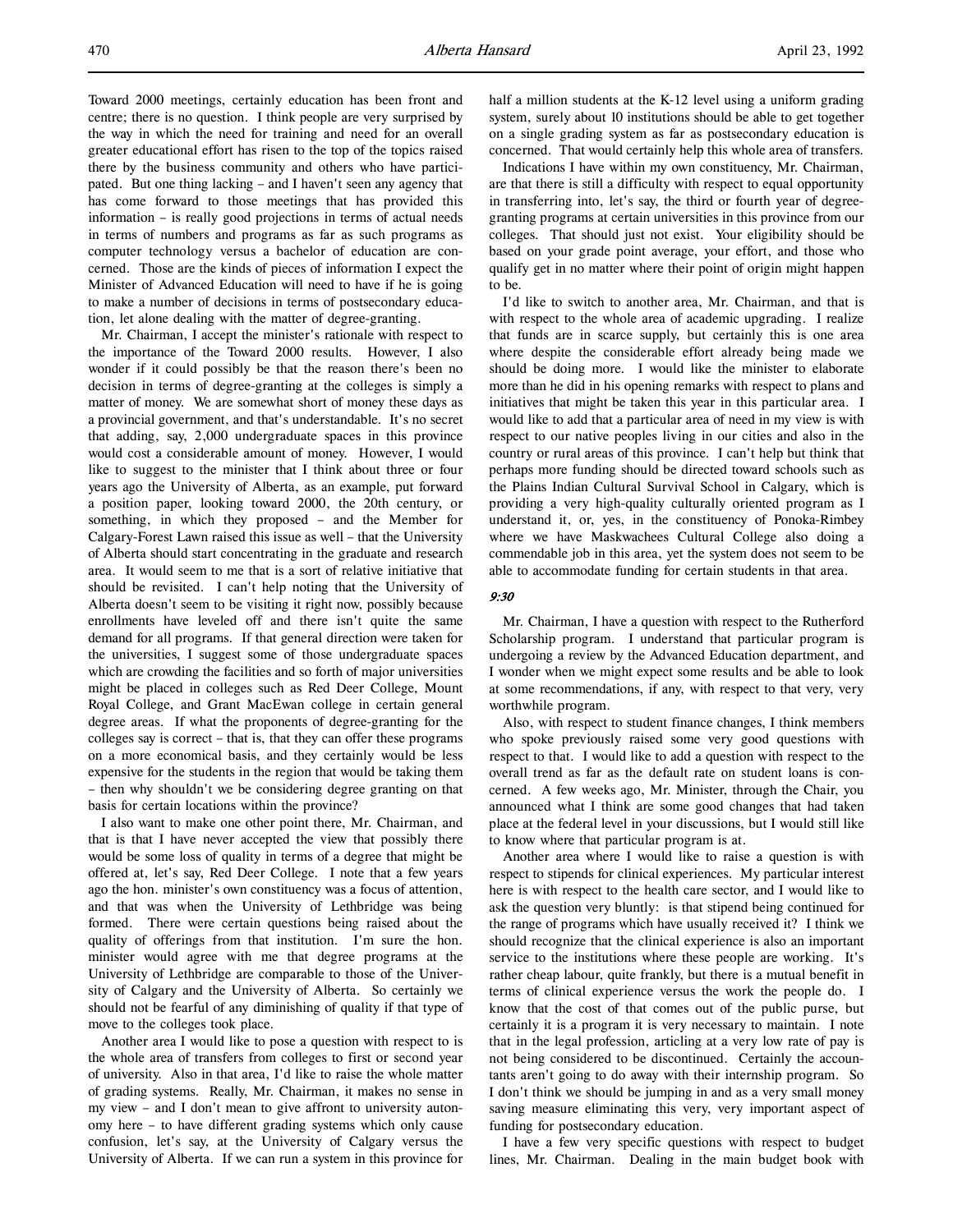l,

respect to 1.0.2, these committees the minister is responsible for have been referred to, but I would like a specific breakdown of where that money goes. It's a rather substantial amount of money. What is it spent on? I personally know of only about two or three such bodies that operate under Advanced Education. Do they use all the money, or are there some the Assembly is not aware of?

I note, Mr. Chairman, that under 1.0.3 administration has increased a modest amount, 1.4 percent, which is certainly commendable. But when I look at the details, I note that on page 24 – again, referring to the main budget book – full-time equivalent positions have increased by plus 33 but permanent full-time have decreased by 65. That's probably a very necessary measure, but I wonder if the minister could respond as to what impact there will be in services that we might have to explain as MLAs when those reductions come into force?

Looking at the elements and details book, under 2.1.6, I would like some elaboration on what the line known as Cost-Shared Programs involves. What does that contain? Also 2.2.6, Cost Recovery Programs: what is the purpose of that line, and what is included there?

Mr. Chairman, I was going to raise the question in terms of increased funding for the private colleges, but that question has been raised already and I will not repeat the details there. I'm also concerned with the situation with respect to federal transfer payments and what the details are and the impact thereof.

Since it's come to my attention in my constituency, I would like to also raise one or two questions with respect to St. Stephen's College. I agree that it's a rather historic institution on the University of Alberta campus. Mr. Chairman, if the minister has this information, I would like to ask just what classes that college offers, what the enrollments are, and what kind of entity are we actually talking about there for which we are being lobbied for additional funding? When compared to Augustana, which I am somewhat familiar with, there's a wide range of programs being offered at that college. As far as I can understand, there is no specific money going to theology in terms of their programs but to the other programs which are accessible to all students. With respect to St. Stephen's College, I wonder what is in their programs which would compare to programs being offered at, say, Augustana college.

Finally, Mr. Chairman, I'd like to raise two general comments, and there are a couple of questions connected with them. First of all, the universities, as I understand it, commissioned a very notable study by Dr. Smith – I believe that was the name of the author – and I thought it made a number of rather good recommendations, particularly the one that focused upon the need for universities to review the emphasis they put upon teaching. I, too, share the concern other hon. members have raised with respect to the size of university classes, although I can't help but note that in our public schools we have students meeting in classes of over 200 a day; it's just that they're in seven sections. In the case of the universities, many professors meet, yes, a class of 300 or 400 students in the day but once. You have to wonder how time is being utilized and where the relative emphasis is being placed in terms of allotment of time to teaching, let alone, as the report says, allotting more of your expertise to teaching in terms of assigning more senior professors perhaps to undergraduate classes and so forth. So if the minister has the opportunity or the time this evening, I would like him to update us in terms of what is being done on the recommendations that came out of that report as far as our universities are concerned. I realize it was commissioned by the universities and it's theirs to act upon, but certainly the minister must have some interest in this.

Lastly, I'd like to come back once again to the Toward 2000 initiative and some of the questions it is raising. It raises a basic question about postsecondary education which has come up in the Legislature many times, and that is: should the government not be making every effort to get postsecondary education to target more closely the economic needs being revealed or shown or supported in the business community? Can we afford to fund programs where we know there is going to be a great surplus on the job market thereafter and perhaps underfund in areas where there is not?

Mr. Chairman, those are some of the concerns I have with respect to questions on the overall estimates. I certainly recognize it is a challenge to lead this particular department, and I wish the minister well with his endeavours in the coming year. Certainly it is an area that needs greater emphasis and greater priority than ever before.

Thank you.

# 9:40

MR. CHAIRMAN: Edmonton-Strathcona.

Oh, sorry. The hon. Minister of Advanced Education wishes to respond to some of the comments?

MR. GOGO: Mr. Chairman, my retentive powers are somewhat limited. I would appreciate of you, sir, the opportunity of responding to various questions that have been raised. I make the commitment, sir, that any questions I do not answer or don't have time to answer or cannot answer I will certainly answer in writing to the hon. members who have raised them. But I do think it would be in the interest of the committee to hear some of the responses that I'm prepared to make at this time, asking the indulgence of the hon. Member for Edmonton-Strathcona.

I want to begin by responding to the hon. Member for Calgary-Forest Lawn, who, as we all know, is a former faculty member of a very proud institution. He raised some very interesting questions. He began by talking about the access question, about this great, huge demand. Well, it's interesting that there was a decrease this year in enrollments in the universities, a 3 percent increase in colleges, a decrease in universities. The U of A put out figures that you had to have 73 percent, 72 percent, 71 percent. They were begging for people at 65. I ask you, Mr. Chairman: is that fair to the students in our high school system, if we want to talk about predictability? It's now taking five and a half years for a four-year degree – five and a half years for a four-year degree, a 30 percent time span longer. Is it any wonder, then, that students are backed up? In America it's six years. It's not to do with money; it has to do with life-styles, where their skiing has become more important, as it has to many people, so they're stretching these things out. One should ask the question: is it fair to those who are trying to get in? Should the institution be setting it tougher, saying you've got four years for a four-year degree? Or let's rename it a five-and-a-half-year degree. I don't think we can have it both ways.

The hon. member, Mr. Chairman, talked about the age of the faculty. It's well known at the U of A that the tenured professoriat is in the 50-plus group, the highest in Canada, and wages are commensurate with that. Because 80 percent of their budget is payroll, that must affect, obviously, the opportunity for taking more students.

I mentioned deferred maintenance. To the hon. member, my information is that there's \$575 million of outstanding deferred maintenance that has to be done – not the money for it but the need. I hope I didn't confuse the hon. member on that.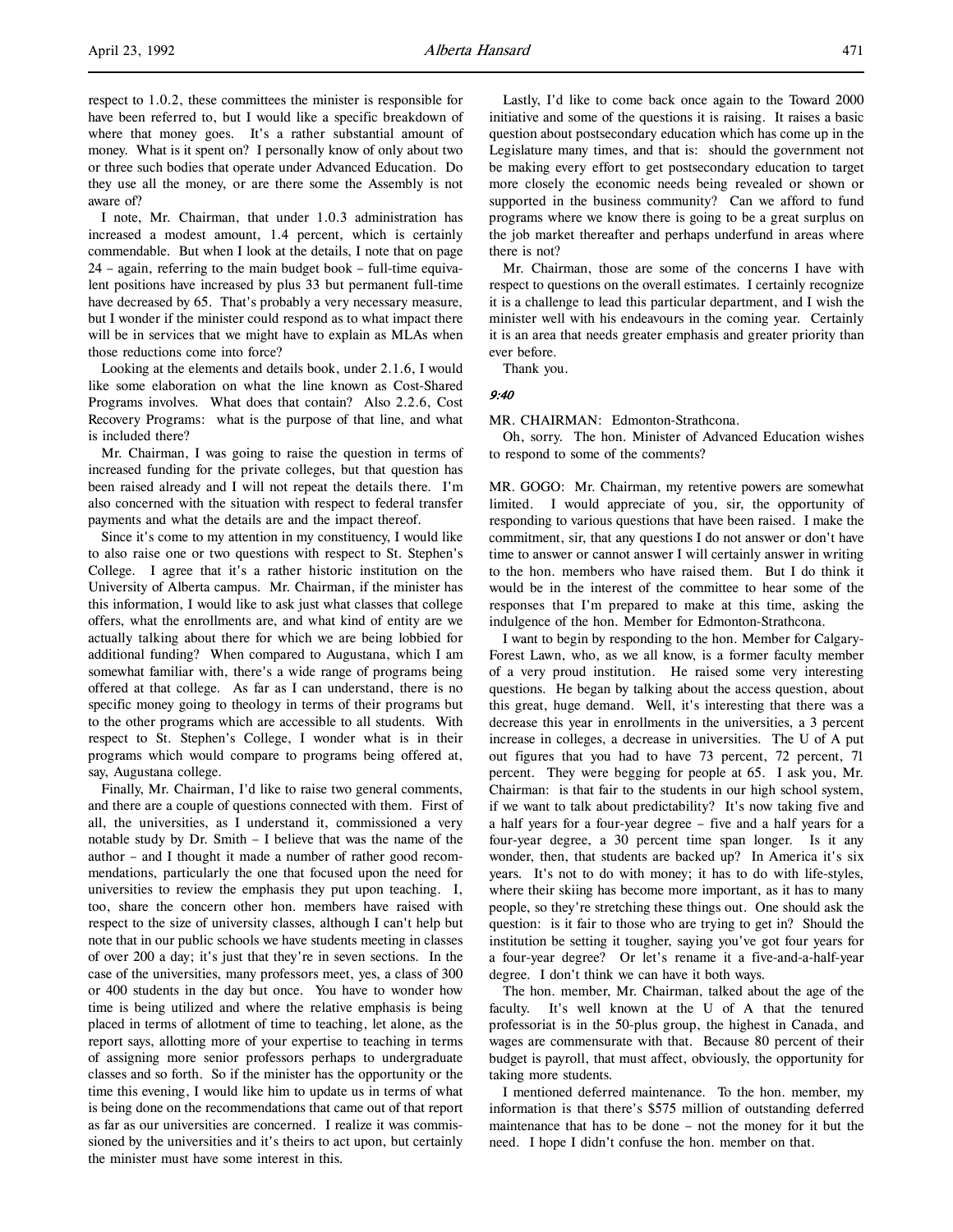The established programs financing, Mr. Chairman. There were agreements made with Ottawa. Historically the federal government, following the churches, paid for universities, if you follow the history of how they were funded. There was an agreement with Ottawa that began in 1950, carried on, and in '77 the EPF was established. There was money in tax points and so on. The hon. member is well familiar. Ottawa is saying: we will pay less and less and less. The taxpayer here has been picking up that difference. How long can we do it? I don't know, but when I hear the Member for Calgary-McKnight, I'm somewhat astounded. Her leader today said to our Premier, "How can you possibly not call it a crisis situation when the interest on the debt is 1 and a quarter billion dollars and the debt is \$15 billion; Mr. Premier, you've got to get your house in order," and the chief critic of that party in this portfolio is saying spend more money. I'm having some difficulty rationalizing that because in my opinion you cannot spend your way or borrow your way into prosperity. Some people seem to think that it can be done.

With regard to access and numbers, I have stated, Mr. Chairman, that 98 percent of those qualified in Alberta were able to access university programs this year. Hon. members take exception to it. Now, someone who applies at Mount Royal, if that's what the hon. member is referring to, as opposed to, i.e., qualified – I think there's a substantial difference. If you read the U of A study or the U of L study – my preference is to have a monitoring system so that every time someone registers, I know about it or you know about it. I haven't done that. I can't do it. I've tried. [interjection] Well, I can't tell you why; that's my business.

### [Mr. Jonson in the Chair]

Mr. Chairman, with regard to student assistance, because that's obviously a very important point. Student financial assistance, surely all hon. members will agree, should be need-based. If the need is not there, the money shouldn't be provided. If you don't have the need, you shouldn't get it. In reviewing the Students Finance Board we spent a whole year visiting institutions, visiting students – that was no small accomplishment – and they identified what the priorities should be. We think we have a pretty good system, the third highest in Canada in terms of total assistance to students, outstanding for single parents and disadvantaged, for \$6,000 extra on top of the \$7,800. Show me another province that's got that; none of them. I think we do pretty good. I'm not saying we couldn't do better. The hon. Member for Calgary-McKnight is right on the money. We have not been able to keep pace with the living costs, certainly not in Calgary, but who can keep up with Calgary anyway?

In terms of student fees, I don't think there's any question that being the second lowest in Canada is significant. Our target is to have 20 percent of the net expenditure of an institution paid for by tuition. I don't think that's unrealistic if you look across the nation. Mr. Chairman, hon. Member for Calgary-Forest Lawn, I've often maintained that if you can understand and fill out the student loan application correctly, I'm not so sure you need any more education. I don't want to be critical of it, but it's difficult.

St. Stephen's College was raised. Mr. Chairman, I think we have to concede that government's expenditures are a result of setting priorities and choices. We do not fund, nor did we ever fund, for theological degrees. That's not our business, and St. Stephen's College is in that business, and for many years they received \$69,000. When this minister was faced with setting choices, what is more important, the undergraduate liberal arts degree or a theological degree for a single institution? I had to make that choice. So we terminated that grant to St. Stephen's,

but we terminated it with a \$50,000 cheque that we weren't committed to. I didn't hear anybody saying thank you for that. The \$69,000 represented 15 percent of their operating budget.

### AN HON. MEMBER: How much?

MR. GOGO: Fifteen percent is not all that significant.

The private college funding – and we have four of them – does an excellent job, because we believe in the freedom of choice for the student. Surely it's not out of date that the student should have some rights. We fund the private colleges only for undergraduate liberal arts degrees, at 75 percent of the resident universities. Why? Because research is not done there to the same magnitude of the universities of Calgary and Edmonton.

The hon. Member for Ponoka-Rimbey asked the question: how do they rate? I've said that on a per capita basis for funding we're amongst the highest if not the highest in the nation. The U of A is about fourth. But how many provinces have a Banff Centre? How many provinces have a College of Art? Only three others. How many provinces have Alberta vocational colleges for academic upgrading? Show me. Show me one. That costs money, \$20 million. So in terms of per enrollment – i.e., per student – we're probably, hon. Member for Calgary-McKnight, in the middle of the pack somewhere, but in terms of commitment by our taxpayer to the total system we don't take a backseat to anybody. I think that's significant, because we don't believe universities are the be-all and end-all or that SAIT and NAIT are the be-all and end-all, because if you've only got grade 4 education – your future lies directly in proportion to your educational achievement. Nothing has ever made me as proud as going to the AVC up the street here three blocks away and seeing that 45-yearold who left school in grade 6 achieving grade 10, 11, or 12 and the sense of dignity that comes with it and the ability to be employed. As far as this minister's concerned, that's just as important as a PhD program in the university.

### 9:50

In terms of a vision for the future some people have the impression, Mr. Chairman, that when they become elected, they know everything. I don't profess to know anything. I go and I ask the experts in the field. The universities say, "Minister, send us money and ask for advice." I ask them for advice. What should the future hold? The one thing I've learned is he who lives by the crystal ball better learn how to eat ground glass. The Treasurer's found that out. You can't predict the future. Who knows? What you can do is analyze in terms of demand based on certain projections, which is a guesstimate at the best of times. We do know this: the future – and the member's right on – belongs to those who will have 14 to 17 years of learning by the turn of the century. That evidence seems to be pretty good; I don't disagree with it.

In terms of the quality, Mr. Chairman, the U of A is about the fourth in Canada. It attracts about \$65 million in research funds, the U of C about \$55 million. The quality of an institution, in my view, is almost in direct proportion to the quality of its personnel, because research grants are fought for, not given. The National Research Council of Canada doesn't give money. They respond to applications based on the quality of research in an institution, which raises the whole question about degree-granting. I'm told from the U of C, from the U of A, that research is an integral part of teaching, notwithstanding what Stuart Smith says. I'm sure you've read his report. If you haven't, with the proper subscription I'll get you a copy.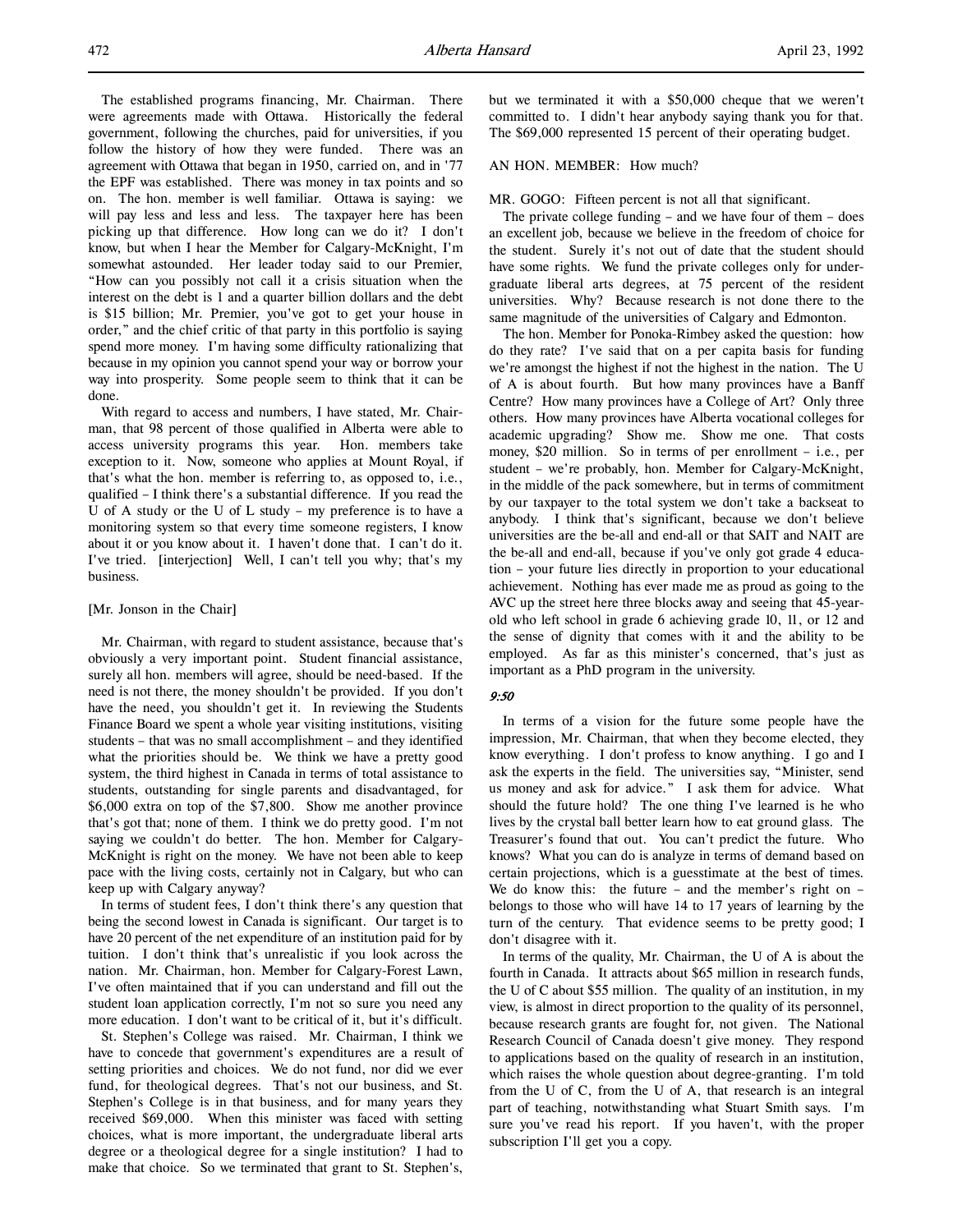The hon. member talks about crowded classrooms. I have not had the opportunity – I'm going to do it. There's the 1 and a quarter billion dollars across the river at the U of  $A - I'm$  going to go over there at 6 o'clock some morning or 7 o'clock some morning and 10 o'clock some night, into those classrooms. I am told they're crowded from 10 in the morning until 2 in the afternoon. If that's the only time they're used, maybe we should rent them out to somebody else. If a professor's going to say the only time he's going to have a class is at 11:15 in the morning, is that the problem? If you take the area we pay for at \$55 a square metre, there's all kinds of room. So I have some trouble with this 400 and 500 and 600 and 700 and 800 in a class. If you're going to do it all in four hours, hey, I understand. But is there some law that says – we pay 24 hours a day over there – that they can't operate for 16? I put in 16-hour days. Maybe I'm overpaid for it, unless you want to talk about professors' salaries, hon. member. I have a slip here about that. But I promised not to talk about it.

Calgary-McKnight raised some very interesting questions, and I think I've answered the question, Mr. Chairman, with regard to the funding. The hon. member wants a royal commission on postsecondary education. If it's going to cost \$3 million or \$4 million or \$5 million, I think in many ways we've done that equivalent. We've reviewed the student residence question, capital funding question, guidelines for system development, duplication. We got responses from the institutions. The Future Roles of Universities in Alberta is currently under way. How many other studies should be done, and should we spend \$3 million or \$5 million or \$7 million that could be used for students for a royal commission? Is that what the Member for Calgary-McKnight wants? I don't think so.

The hon. member would like Mr. Dinning and I to join jobs. Well, that's the prerogative of the Premier, not me. My view is, frankly, that postsecondary deals with adults, so maybe Career Development and Employment and those kinds of things fit in with postsecondary, and maybe family fits in with elementary. I'm not qualified to judge; I'm not going to make a judgment.

In terms of co-op ed, hon. Member for Calgary-McKnight, a top priority with me is the University of Calgary co-op ed program. But \$8 million: I'm strongly supportive; you show me how to get it.

In terms of the food banks, I have some difficulty with this. In terms of the student application for loans, there's not more than 2 or 3 percent who identify food as one of the items that they're short of. If you want to talk about foreign students, if that's what you want to talk about, that's a different matter. If they cannot afford, either from their sponsoring nation or whoever sends them here to live while they're here, surely the Alberta taxpayers shouldn't be doing that. The institution's going to have those students as graduate students working and teaching, and surely it's within their \$300 million budget across the river to find that. Surely we shouldn't be providing social assistance for foreign students.

Mr. Chairman, I want to respond to the Member for Ponoka-Rimbey. I cannot answer his question in terms of comparison to other provinces individually. I think our U of A is about fourth in the country. It's the second largest English-speaking university we've got in terms of funding. Notwithstanding *Maclean's* magazine, which puts Calgary at 26th, Calgary's in the top 10 in terms of research institutions in Canada. If you look at SAIT and NAIT and compare that to Ryerson, hon. member, I don't know where that compares. I do know there's only one Banff Centre; there are only four colleges of art. Athabasca U is unique not only to North America: the only institution in North America that grants a master's degree in distance ed, and that's a budget of \$17

million a year. So, if you look at the aggregate, we do pretty good. If you want to pick out each institution, I'm not saying BCIT is not better than SAIT and so on; I don't know that. Hon. members can find that out by simply writing letters.

I want to just conclude, Mr. Chairman, on several points raised by the Member for Ponoka-Rimbey. Degree-granting: I'm excited about degree completion. I'm told that on the one hand you cannot have, it will not work to have, an undergraduate liberal arts program without a research component built in. I don't understand why you cannot have the four-year American college system that grants a BA degree without the research component. I don't understand that. But the universities tell me, "Mr. Minister, you can't have it without that." I don't understand that. I'd like to see Grande Prairie get off on that BEd program, and the degree would be U of A.

Red Deer College now has degree-granting with regard to the baccalaureate program from the U of A at Red Deer College. I think that's exciting. The Medicine Hat proposal to me is exciting; expensive, but exciting. But if we're going to talk about degree-granting in Red Deer College at \$140 million, then you have to tell me which institution I have to take it from. They want to close Mount Royal? Grant MacEwan? Westerra?

Finally, Mr. Chairman, the Member for Ponoka-Rimbey raised the question of the U of A that did a study called The Next Decade and Beyond, and when they hired a new president, he destroyed the book. It was never endorsed by the board of governors. It talked of several things into the future.

But the hon. member asked me about a vision. It just seems to me – I listened to Mr. Saywell from Simon Fraser – that electronics are here with us today. I don't understand why you can't have the best in terms of teachers on a huge screen and everybody watching, instead of somebody who doesn't even speak the language, as happens, hon. members know, at certain universities. It seems to me we're not utilizing technology because 80 percent of the operating budget of an institution is payroll. Why don't we put a little more in technology and a little less in payroll? That's sacreligious to even say that publicly. I know that. I'll be castigated tomorrow by faculties.

## 10:00

Mr. Chairman, the scholarship trust fund is now under review. The Rutherford is very exciting. It's named after our first Premier, who, as you know, was made Premier by – you know who – the Liberal Prime Minister. His first action was to build a university in his own riding. In those days it was Strathcona. We don't talk about those things, but a scholarship in his name benefits about 15,000 Albertans. It's a very worthwhile one. We're now reviewing that, and I would hope to bring that to the House in the near future in terms of the new direction.

Finally, two elements left, Mr. Chairman. One is defaults of student loans. I'm very proud of the fact that we instigated some of the most exciting, positive programs in the nation and lowered defaults in student loans from 25 to 19 percent. That's a very significant reduction. Canada student loans in Ottawa has a billion dollars in defaults on a \$600 million loan program. I'm very proud of what Mr. Hemingway and his board have done with student defaults. We're heading in the right direction, so I think we've done something right.

With regard to stipends for medical students, the Minister of Health and I both have a vested interest. We're working on that now because I think it's very important. The Member for Ponoka-Rimbey made a good case. If articling accountants, articling lawyers, articling this, articling that, are receiving some form and not really producing much money for the firm, then why is it that